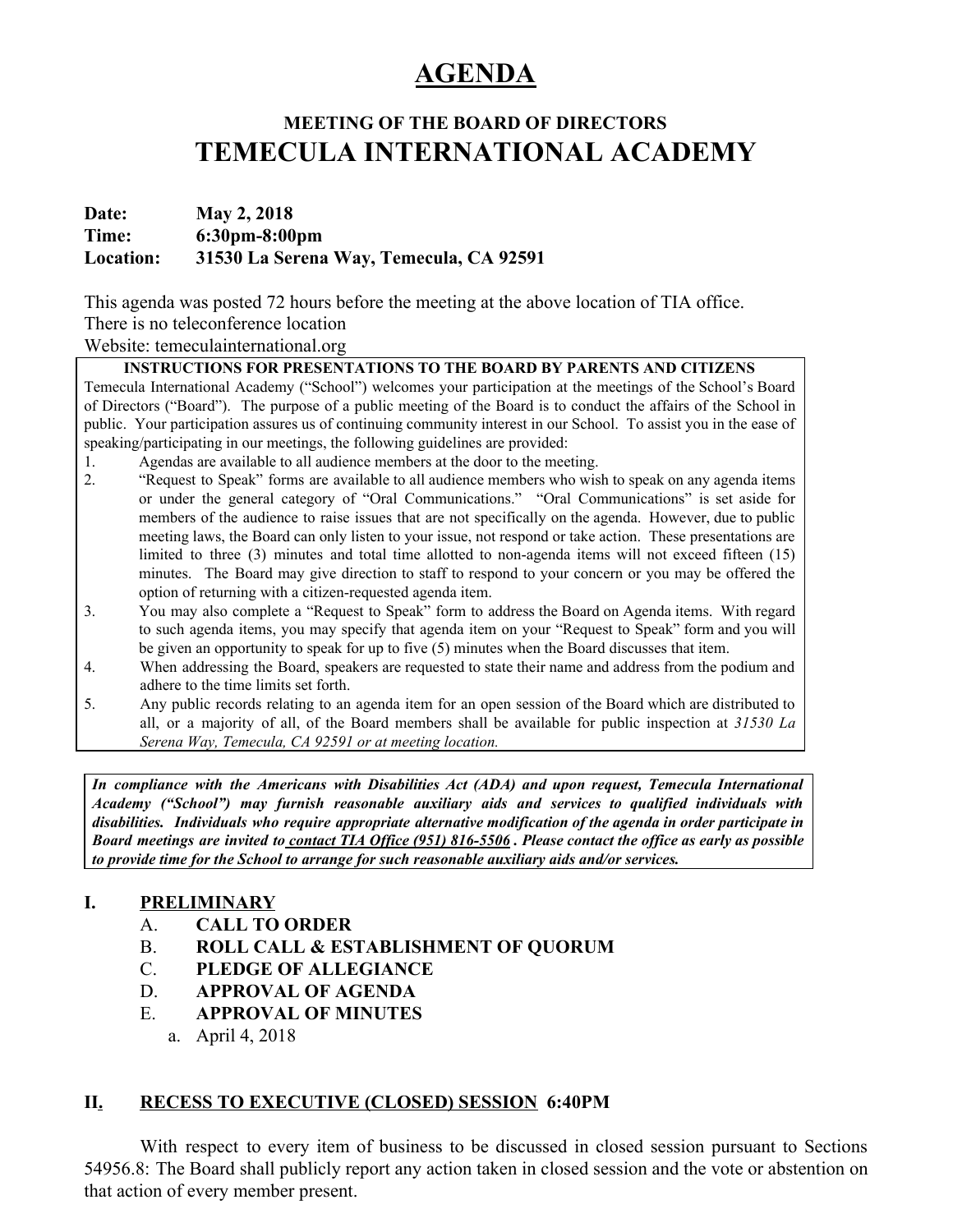- **A.** STUDENT DISCIPLINARY ACTIONS-none
- **B.** PUBLIC EMPLOYEE DISCIPLINE/DISMISSAL/RELEASE/COMPLAINT -none
- **C.** PUBLIC EMPLOYEE EMPLOYMENT/APPOINTMENT-none
- **D.** CONFERENCE WITH LEGAL COUNSEL-none
- **E.** PUBLIC EMPLOYEE PERFORMANCE EVALUATION PROCESS-none

## **REPORT OF ACTION(S) TAKEN IN CLOSED SESSION RECONVENE OPEN SESSION**

## **III. COMMUNICATIONS**

A**. TIA AWARDS/ RECOGNITION**

#### B. **FALCON STUDENT UPDATES 6:40 PM-6:50 PM**

#### C**. ORAL COMMUNICATIONS 6:50 PM**

ORAL COMMUNICATIONS: Non-agenda items: no individual presentation shall be for more than three (3) minutes and the total time for this purpose shall not exceed fifteen (15) minutes. Ordinarily, Board members will not respond to presentations and no action can be taken due to California's public meeting laws. However, the Board may give direction to staff following a presentation

## **IV. CONSENT ITEMS**

All matters listed under the consent agenda are considered by the Board to be routine and will be approved/enacted by the Board in one motion in the form listed below. Unless specifically requested by a Board member or a member of the public to be removed from the Consent Agenda for discussion, there will be limited or no discussion of these items prior to the Board votes on them. The President recommends approval of all items on the consent agenda.

#### A. none

## **V. COMMITTEE REPORTS**

## A**. BOARD SELECTION -** D.Zickafoose/J. Beggs **Board Terms:**

| Debra Zickafoose MD, President | June 30, 2018 |
|--------------------------------|---------------|
| Jennifer Beggs, Secretary      | June 30, 2018 |
| Nadia Hajsaid, CFO             | June 30, 2018 |
| July Hill-Wilkinson, Ed.D      | June 30, 2018 |
| Lyn Murphy                     | June 30, 2018 |
| Prof. Jeff McKendricks         | June 30, 2019 |
| Ed Resnick                     | June 30, 2019 |

## **VI. ITEMS SCHEDULED FOR DISCUSSION, UPDATE AND/OR ACTION**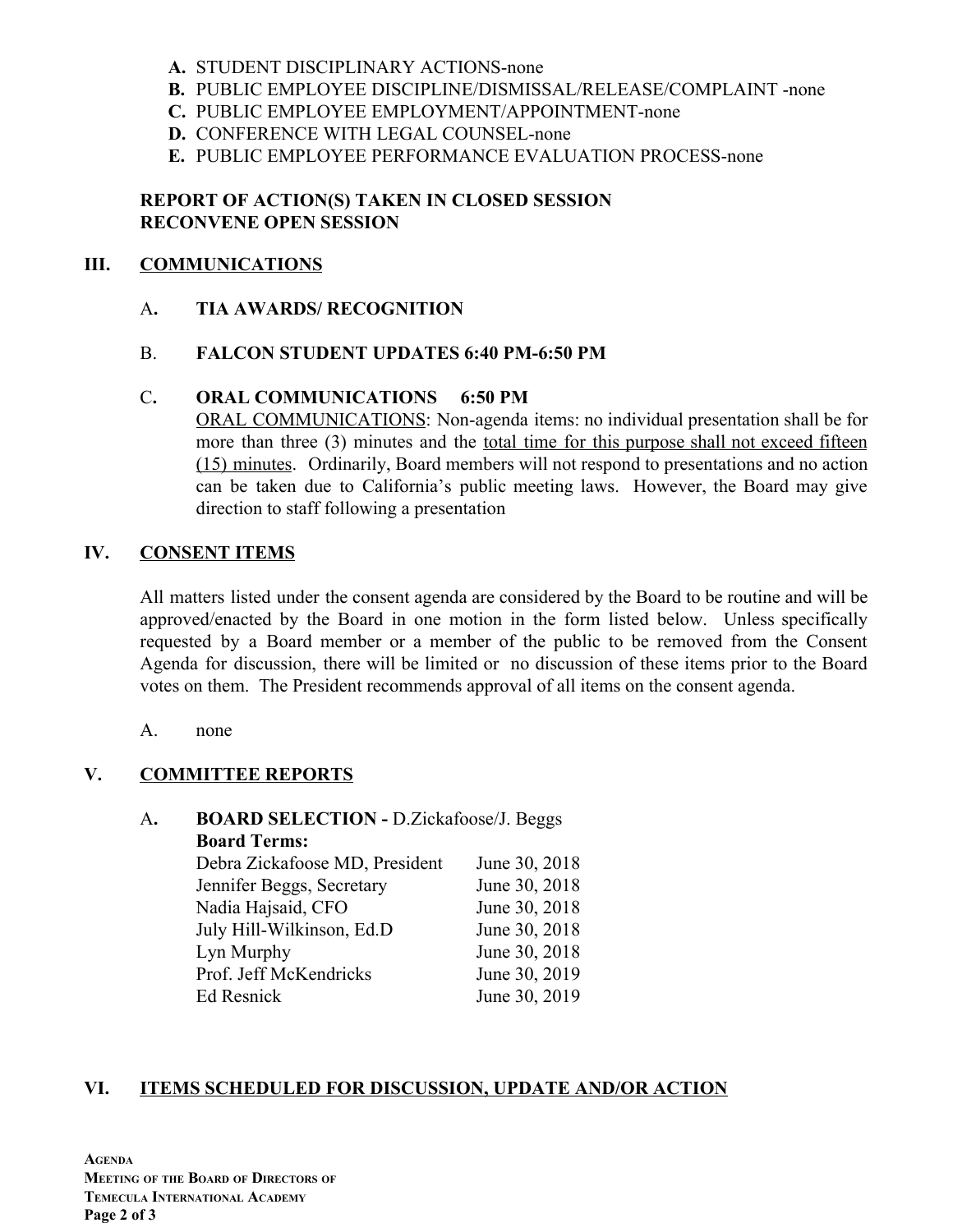- **A. FOR CONSIDERATION: INFORMATION, DISCUSSION, and/or ACTION -** Enrollment and Staffing upates and projections, Open Enrollment /Lottery for 2018-2019, Edjoin
- **B. FOR CONSIDERATION: INFORMATION, DISCUSSION, and/or ACTION -** CALPADS Reporting, process, submission report
- **C. FOR CONSIDERATION: INFORMATION, DISCUSSION, and/or ACTION -**RCOE and CDE reporting, CAASPP testing
- **D. FOR CONSIDERATION: INFORMATION, DISCUSSION, and/or ACTION -** ICON (previously SavantCo) 2018-2019 contract for back office services
- **E. FOR CONSIDERATION: INFORMATION, DISCUSSION, and/or ACTION -** Facilities update - Proposition 39 status of negotiations, Split facility updates, contractual arrangement consultant re: commercial facility zoning permits, administrative address transfer. April 17 reponse.
- **F. FOR CONSIDERATION: INFORMATION, DISCUSSION, and/or ACTION -** 2016-2017, 2017-2018 Audit Updates, field work scheduled May 8, 2018
- **G. FOR CONSIDERATION: INFORMATION, DISCUSSION, and/or ACTION -** PCSGP Submission status, Additional funding options projections for June 2018.
- **H. FOR CONSIDERATION: INFORMATION, DISCUSSION, and/or ACTION -** TIA Social media accounts, Google listing, archives $\omega$

# **VII. CONCLUSION OF THE MEETING**

- **A. ITEMS TO FUTURE AGENDA**
	- **a.** IRS/FTB Tax submission
	- **b.** Keenan, Insurance renewal
	- **c.** Board Vote Elections of Officers

## **B. BOARD COMMENTS**

- **C. NEXT MEETING:**
	- a. Wednesday, June 6, 2018

## **VIII. ADJOURNMENT**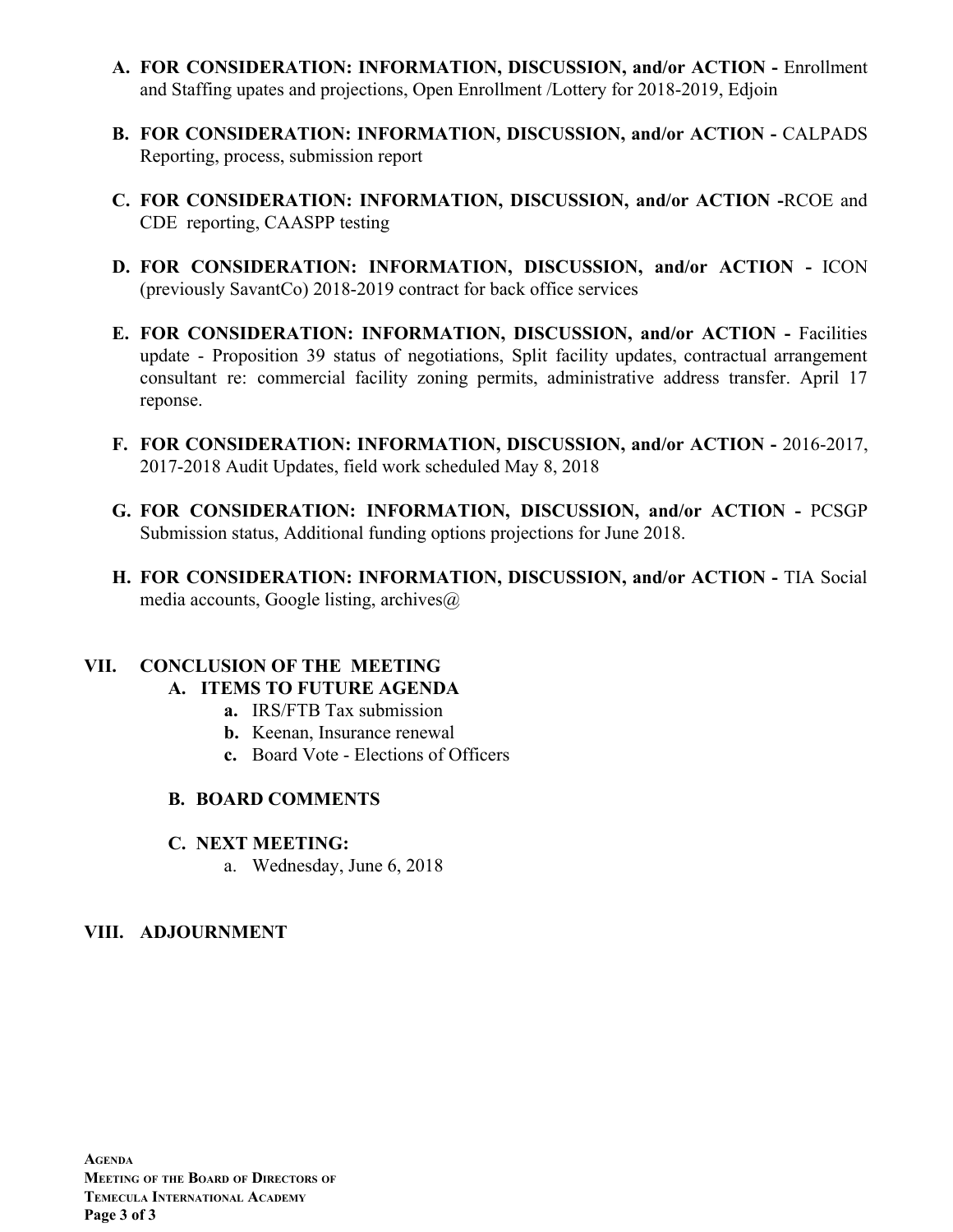## **MINUTES**

## **MEETING OF THE BOARD OF DIRECTORS TEMECULA INTERNATIONAL ACADEMY**

## I. **PRELIMINARY**

## A. **CALL TO ORDER**

The directors named by the incorporator of the corporation, constituting the Board of Directors of this corporation, held their meeting at the time, on the day, and at the place set forth as follows:

Date: April 4, 2018

Time: 6:30pm-8:00pm

Place: **43460 Ridge Park Drive, Suite 200 Board Room, Temecula, CA 92590** TELECONFERENCE NUMBER at the site: **# (515) 604-9538 Access Code: 825655**, Organizer PIN 4396

## B. **ROLL CALL & ESTABLISHMENT OF QUORUM**

| <b>BOARD MEMBER</b>                         | <b>PRESENT</b> | <b>ABSENT</b> |
|---------------------------------------------|----------------|---------------|
| <b>Jennifer Beggs (JB)</b>                  | Call in        |               |
| Nadia Hajsaid (NH)                          |                |               |
| July Hill-Wilkinson, Ed.D (JHW)             | X              |               |
| <b>Jeff McKendricks (JM)</b>                |                |               |
| Lyn Murphy (LM)                             | Call in        |               |
| <b>Ed Resnick (ER)</b>                      | Call in        |               |
| Debra Zickafoose, MD (DZ)                   | X              |               |
| Gina Wickwire, Principal (GW)<br>non voting |                |               |

## **I. PRELIMINARY**

- **A. CALL TO ORDER TIME: 6:35**
- **B. ROLL CALL & ESTABLISHMENT OF QUORUM**
- **C. PLEDGE OF ALLEGIANCE**
- **D. APPROVAL OF AGENDA**

## **E. APPROVAL OF LAST MEETING MINUTES**

March 7, 2018 Motion to approve: ER Second: JB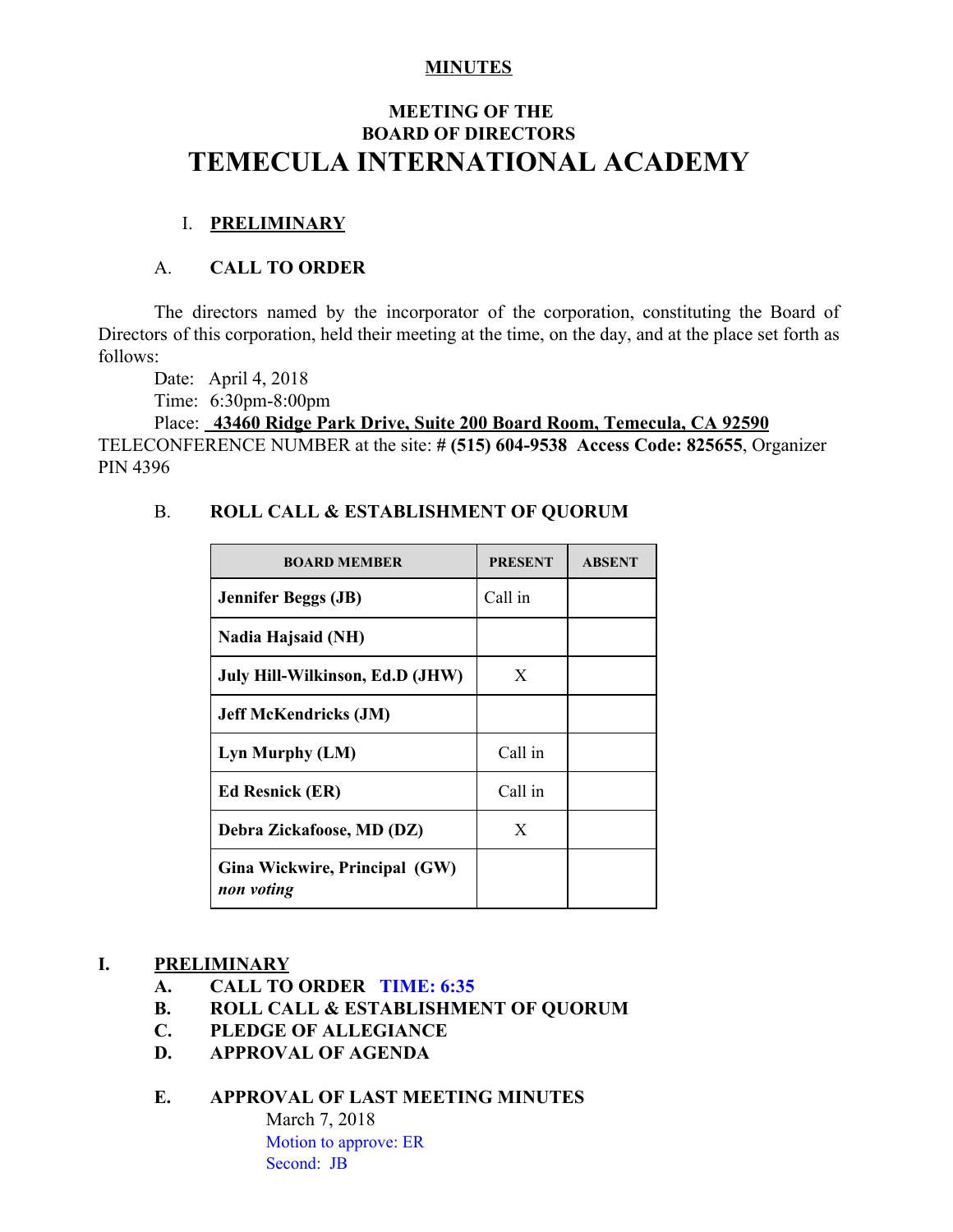| Roll | ∵all∶ |  |
|------|-------|--|
|      |       |  |

| <b>BOARD MEMBER</b>                         | Approve | Deny |
|---------------------------------------------|---------|------|
| <b>Jennifer Beggs (JB)</b>                  | X       |      |
| Nadia Hajsaid (NH)                          |         |      |
| July Hill-Wilkinson, Ed.D (JHW)             | X       |      |
| <b>Jeff McKendricks (JM)</b>                |         |      |
| Lyn Murphy (LM)                             | X       |      |
| <b>Ed Resnick (ER)</b>                      | X       |      |
| Debra Zickafoose, MD (DZ)                   | X       |      |
| Gina Wickwire, Principal (GW)<br>non voting |         |      |

Motion Passes: 5-0

## **II. RECESS TO EXECUTIVE (CLOSED) SESSION 6:40PM**

With respect to every item of business to be discussed in closed session pursuant to Sections 54956.8:

The Board shall publicly report any action taken in closed session and the vote or abstention on that action of every member present.

- **A.** STUDENT DISCIPLINARY ACTIONS-none
- **B.** PUBLIC EMPLOYEE DISCIPLINE/DISMISSAL/RELEASE/COMPLAINT -none
- **C.** PUBLIC EMPLOYEE EMPLOYMENT/APPOINTMENT-none
- **D.** CONFERENCE WITH LEGAL COUNSEL-none
- **E.** PUBLIC EMPLOYEE PERFORMANCE EVALUATION PROCESS-none

#### **REPORT OF ACTION(S) TAKEN IN CLOSED SESSION RECONVENE OPEN SESSION**

## **III. COMMUNICATIONS**

## **A. ORAL COMMUNICATIONS 6:40 PM**

ORAL COMMUNICATIONS: Non-agenda items: no individual presentation shall be for more than three (3) minutes and the total time for this purpose shall not exceed fifteen (15) minutes. Ordinarily, Board members will not respond to presentations and no action can be taken due to California's public meeting laws. However, the Board may give direction to staff following a presentation

#### **IV. CONSENT ITEMS**

All matters listed under the consent agenda are considered by the Board to be routine and will be approved/enacted by the Board in one motion in the form listed below. Unless specifically requested by a Board member or a member of the public to be removed from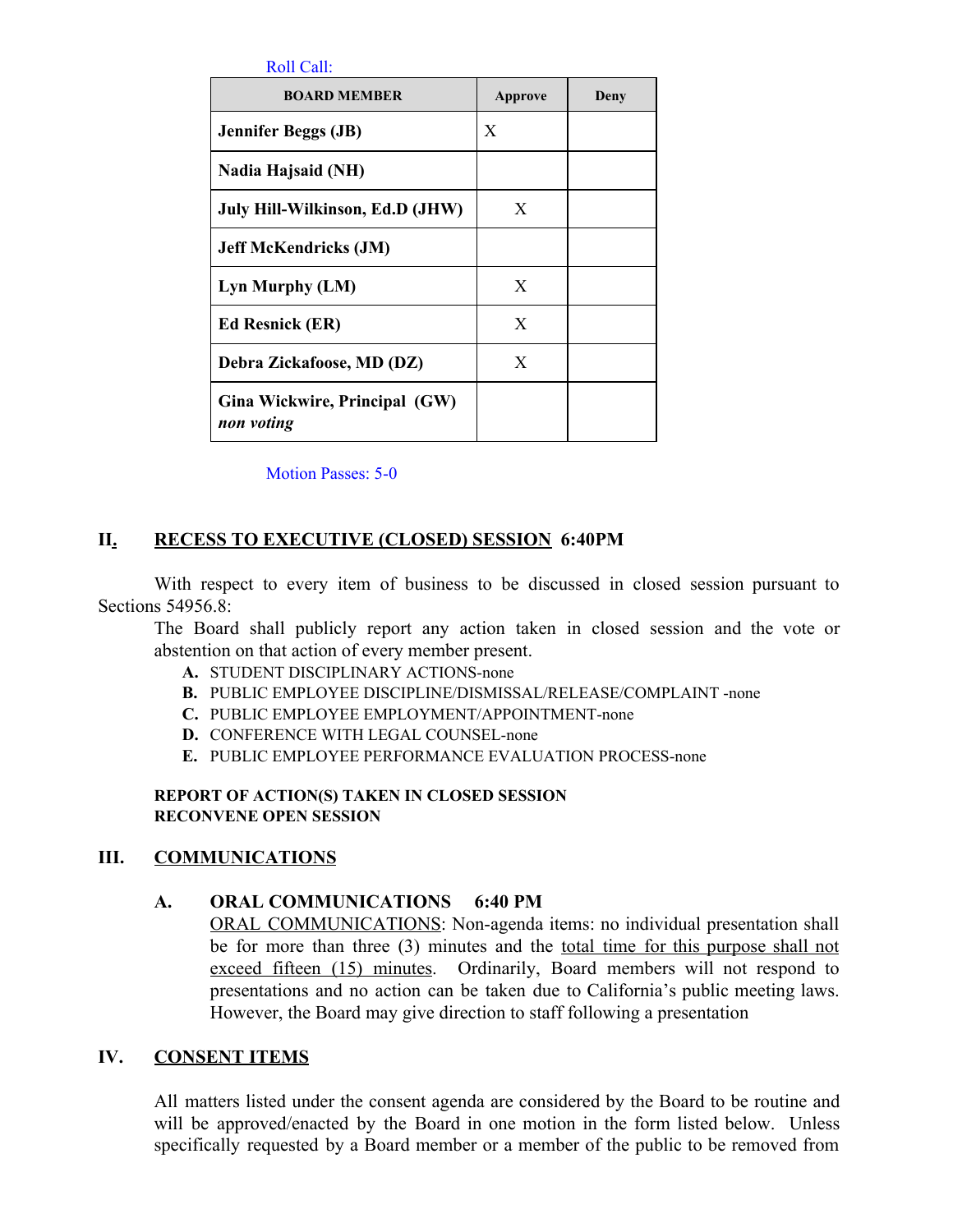the Consent Agenda for discussion, there will be limited or no discussion of these items prior to the Board votes on them. The President recommends approval of all items on the consent agenda.

**A**. None

## **V. ITEMS SCHEDULED FOR INFORMATION, DISCUSSION, AND/OR ACTION**

- **A. FOR CONSIDERATION: INFORMATION, DISCUSSION, and/or ACTION -** Enrollment Updates and Next Open Enrollment for 2018-2019. Dr. Zickafoose gave an update to our ongoing enrollment that is going well. There are several waitlist classes. Discussion of a last official open enrollment period, or just continue enrolling as they come. Gina has been working with families and staff to look at the best strategies for bringing in students. Will discuss again at the May board meeting.
- **B. FOR CONSIDERATION: INFORMATION, DISCUSSION, and/or ACTION -** Final Facilities Use Agreement from TVUSD for 2018-2019 School year. Dr. Zickafoose gave an update on discussions with the district and Prop 39 offer. There has been discussion with attorneys, district officials, and the TVUSD board. The current offer is a split between Rancho Elementary, and Margarita Middle School. Negotiations continue with regard to cost and being split between the two sites with possible negotiations regarding overpayment during 2017-2018.

## **VI. CONCLUSION OF THE MEETING**

## **A. ITEMS TO FUTURE AGENDA**

- **a.** Enrollment Updates
- **b.** Grant Funding for last round PCSGP
- **c.** Consideration Finance Committee/Regular Board meetings alternating every other month

## **B. BOARD COMMENTS**

#### **C. NEXT MEETING:**

a. May 2, 2018

## **VIII. ADJOURNMENT TIME: 7:35**

Motion to approve: JHW Second: JB Roll Call:

| <b>BOARD MEMBER</b>             | Approve | Deny |
|---------------------------------|---------|------|
| <b>Jennifer Beggs (JB)</b>      | X       |      |
| <b>Nadia Hajsaid (NH)</b>       |         |      |
| July Hill-Wilkinson, Ed.D (JHW) | X       |      |
| <b>Jeff McKendricks (JM)</b>    |         |      |
| Lyn Murphy (LM)                 | X       |      |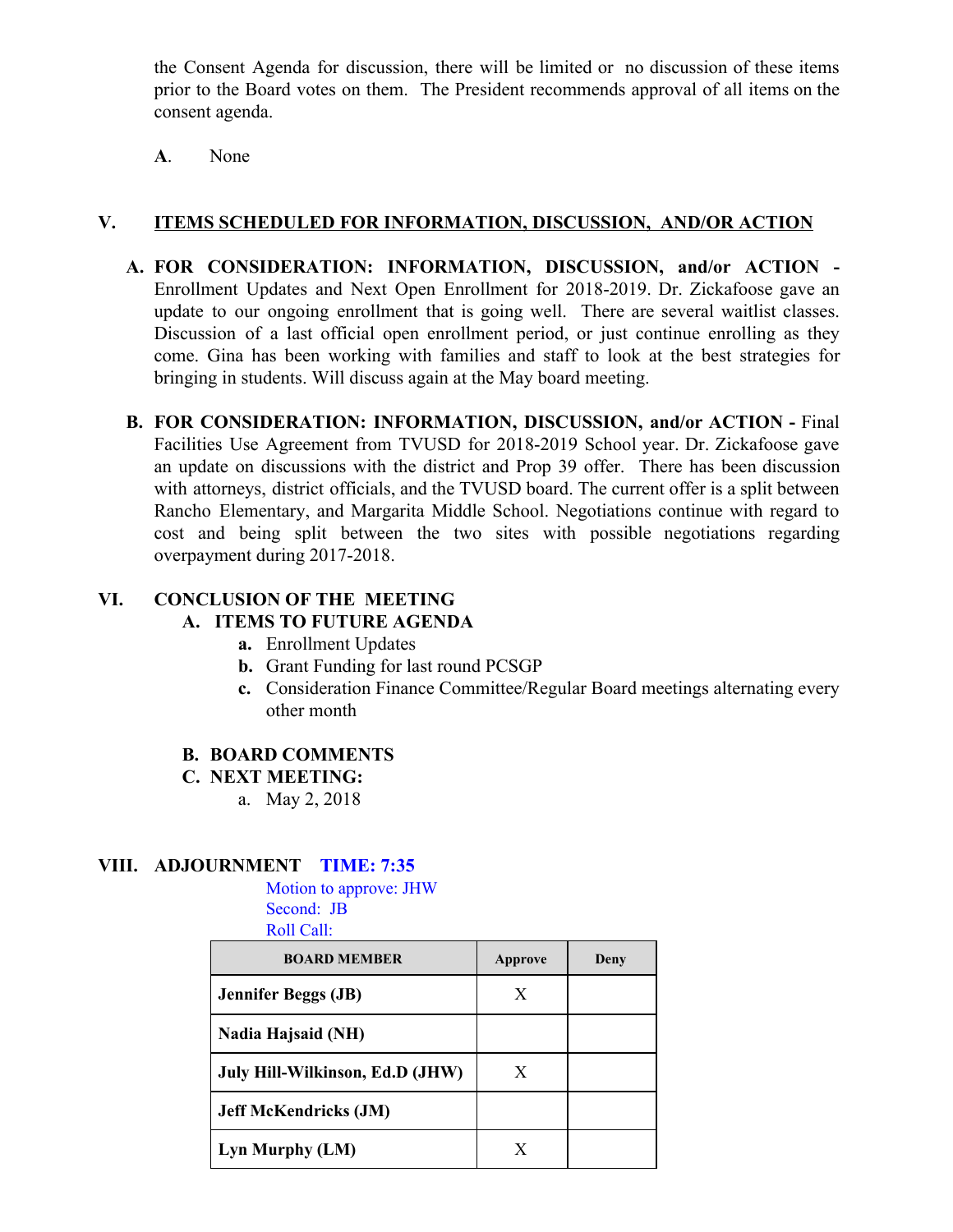| <b>Ed Resnick (ER)</b>                      |  |
|---------------------------------------------|--|
| Debra Zickafoose, MD (DZ)                   |  |
| Gina Wickwire, Principal (GW)<br>non voting |  |

Motion Passes: 5-0

## **CERTIFICATE OF SECRETARY**

I certify that I am the duly elected Secretary of Temecula International Academy, a California nonprofit public benefit corporation; that these minutes, consisting of four (4) pages are the minutes of the meeting of the Board of Directors held on April 4, 2018**.**

> $\mathcal{L}_\text{max}$  , where  $\mathcal{L}_\text{max}$  , we have the set of  $\mathcal{L}_\text{max}$ Jennifer Beggs, Secretary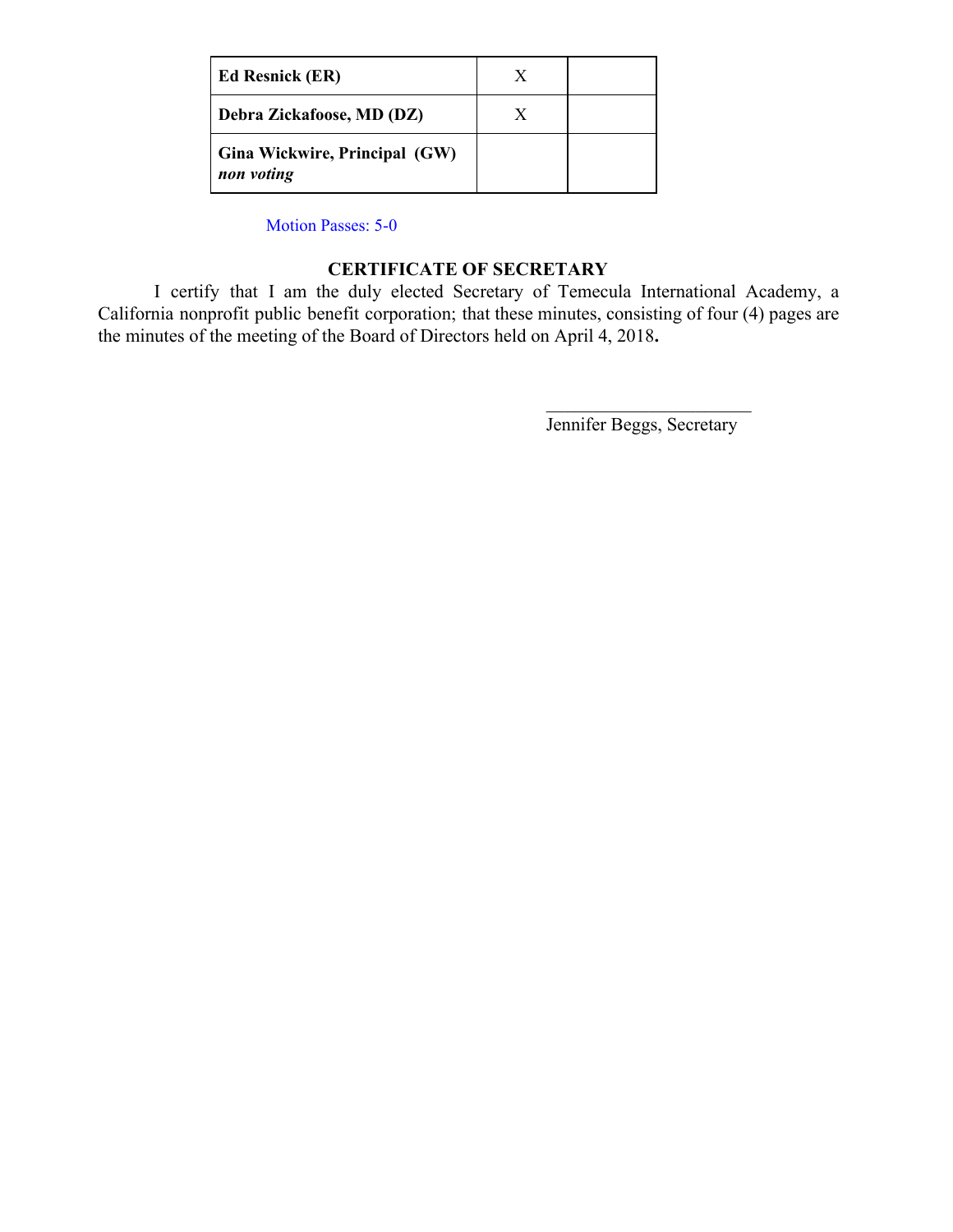

ICON School Management<br>3700 Wilshire Blvd Suite 1020 Los Angeles, CA 90010

www.iconsm.com P323.457.0499 F323.457.0814

## **Master Services Agreement**

**Temecula International Academy** 

**April 28, 2018**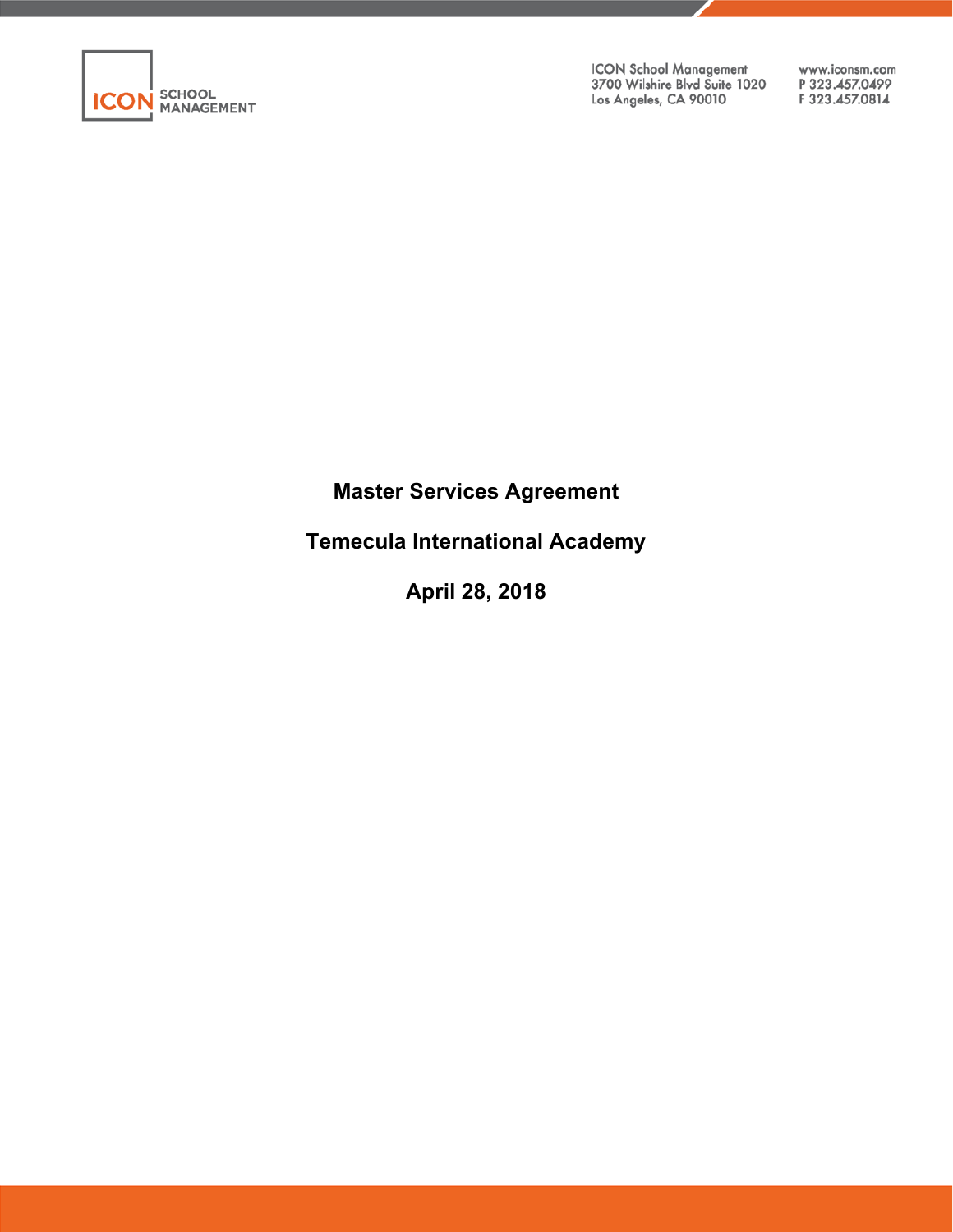## **MASTER SERVICES AGREEMENT TERMS AND CONDITIONS**

THIS AGREEMENT is made this 16th day of April, 2018 ("Effective Date") by and between ICON School Management, a California corporation, having its principal office and place of business at 3700 Wilshire Boulevard, Los Angeles, California 90010 USA ("ICON"), and Temecula International Academy, a California not-for-profit corporation, having its principal office and place of business at 31530 La Serena Way, Temecula, California 92591 ("Client").

#### **SECTION 1. SERVICES**

- 1.1 Engagement. ICON agrees to perform the services ("Services") described in one or more Statements of Performance (each a "SOP") as may be entered into from time to time by Client and ICON, in accordance with the applicable SOP and these Terms and Conditions. Client agrees to engage ICON to perform the Services in accordance with the applicable SOP and these Terms and Conditions. This Master Services Agreement and all SOP are collectively referred to as this "Agreement."
- 1.2 Client Responsibilities. Client will provide safe and adequate working space and facilities, equipment and supplies, system access, and information (including all data, files, documentation, or other information necessary or appropriate for ICON's performance of Services). Client will also fulfill any additional obligations as defined in any applicable SOP. Client will be responsible for the collection and accuracy of all data necessary or appropriate for ICON to render the Services in any applicable SOP. Client understands that ICON's performance is dependent and conditioned upon Client's timely and effective performance of all responsibilities under this paragraph. Client's failure to fulfill any obligations under this paragraph will not relieve Client of any obligations to pay ICON under Section 3 of this Agreement or any other equivalent provisions of any SOP. ICON is entitled to rely on all information, decisions, and approvals provided by Client.
- 1.3 Independent Contractor Status. ICON is an independent contractor under this Agreement, and nothing herein will be construed to create a partnership, joint venture, agency or employment relationship between ICON and Client. Neither party will have authority to enter into agreements of any kind on behalf the other party, or otherwise bind or obligate the other party in any manner to any third party, by virtue of the relationship contemplated by this Agreement.
- 1.4 Method of Performance. Except as otherwise provided in the applicable SOP, ICON will have the right to determine the method and means of performing the Services.
- 1.5 Taxes. Client will be responsible for all applicable state and local sales, service and use taxes incurred during the performance of any Services.

#### **SECTION 2. STATEMENTS OF PERFORMANCE**

- 2.1 Generally. Client and ICON will, from time to time, enter into a SOP during the term of this Agreement, and each SOP will be effective only when signed and delivered by authorized representatives of Client and ICON and will become effective as of the latter of the parties' signature dates on the SOP. Each SOP will be subject to all provisions of these Terms and Conditions. If any provision contained in a SOP conflicts with any provision contained in these Terms and Conditions, the provision contained in the SOP will govern.
- 2.2 Changes. Client may from time to time propose changes in the Services to be performed pursuant to a SOP. Any material change to a SOP, including changes that will affect the compensation payable to ICON, will be made by an amendment to the SOP agreed by both parties in accordance with Section 9.6 of these Terms and Conditions.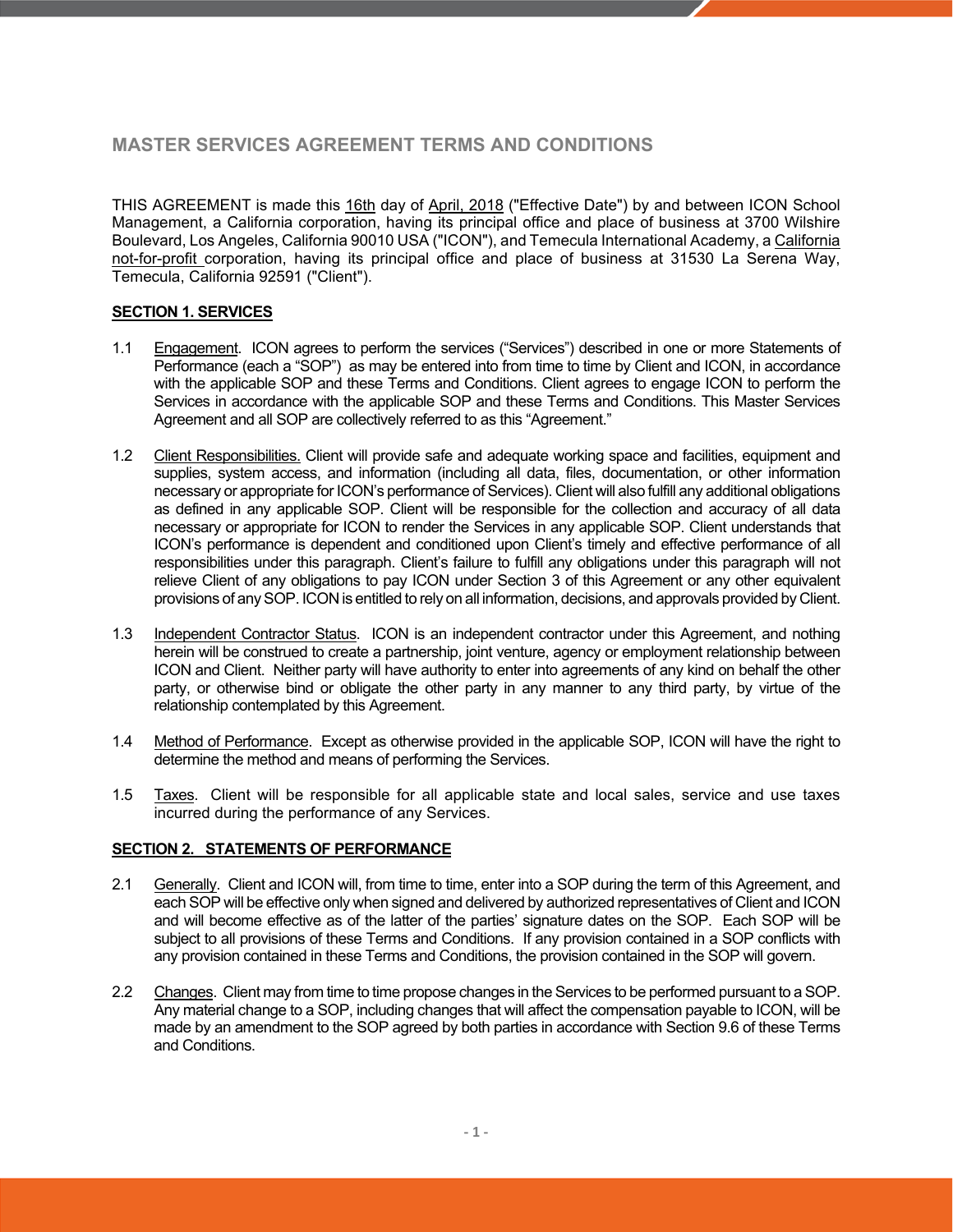2.3 Termination. A SOP will terminate upon completion of the Services unless earlier terminated at any time upon mutual written agreement of both parties. In addition, all SOP will terminate upon termination of this Agreement in accordance with Section 5.

#### **SECTION 3. COMPENSATION, EXPENSES AND PAYMENT**

- 3.1 Compensation. In consideration of the Services performed, Client will pay ICON compensation in the amount, and payable at the times and in the manner, set forth in this Agreement and the applicable SOP.
- 3.2 Reimbursement of Expenses. Client will reimburse ICON for or pay any charge, cost or expense incurred by ICON in furtherance of its performance of Services or otherwise unless specifically excluded in the applicable SOP.
- 3.3 Invoices. ICON will submit to Client invoices for Services rendered on a periodic basis as set forth in the applicable SOP. If the SOP does not provide a schedule for the submission of invoices by ICON, invoices will be submitted monthly. The invoices will describe the Services rendered and will list all reimbursable charges, expenses and costs. Client will pay all invoices within 30 days. Invoices not paid within 30 days of receipt are subject to the lesser of 1.5% interest or the highest rate allowed by law.

#### **SECTION 4. TERM**

This Agreement is effective commencing on the latter of the parties' signature dates to this Agreement, and, unless otherwise provided in the SOP, will continue until terminated pursuant to Section 5 below.

#### **SECTION 5. TERMINATION OF AGREEMENT**

- 5.1 Termination. This Agreement may be terminated at any time by either party upon 30 days' prior written notice to the other party. In the event of termination of this Agreement, any executory obligations arising under a SOP shall be subject to the Terms and Conditions of this Agreement until completion. This Agreement will automatically terminate without notice one year after the termination of the last SOP.
- 5.2 Termination upon Breach. Notwithstanding Section 5.1, this Agreement may be terminated by either party upon written notice to the other party, in the event the other party materially breaches any obligation hereunder and the breaching party fails to cure within 30 days after written notice of the breach.
- 5.3 Termination upon Insolvency. This agreement will automatically terminate if Client ceases doing business as a going concern, is insolvent, makes an assignment for the benefit of creditors, and fails to pay its debts as they become due, offers a settlement to creditors or calls a meeting of creditors for any such purpose, files a voluntary petition for bankruptcy, is subject to an involuntary petition for bankruptcy, is adjudicated bankrupt or insolvent, or has filed against it a petition seeking reorganization, arrangement or composition under any law or regulation.
- 5.4 Effect of Termination. Except for a SOP currently in effect under paragraph 5.1, upon any termination of this Agreement, any and all rights and obligations of the parties under this Agreement will terminate, provided that all rights or obligations for payment of compensation earned and unpaid prior to termination, or reimbursement of reimbursable charges, expenses and costs incurred prior to termination, and that Sections 3, 5, 6, 7, 8 and 9, and any other right or obligation which by its nature or express duration extends beyond the termination of this Agreement, will survive termination and continue in effect indefinitely. The provisions of this Agreement that do not survive termination will nonetheless be controlling on, and will be used in construing and interpreting the rights and obligations of the parties with regard to any dispute, controversy or claim which may arise under, out of, in connection with, or relating to this Agreement.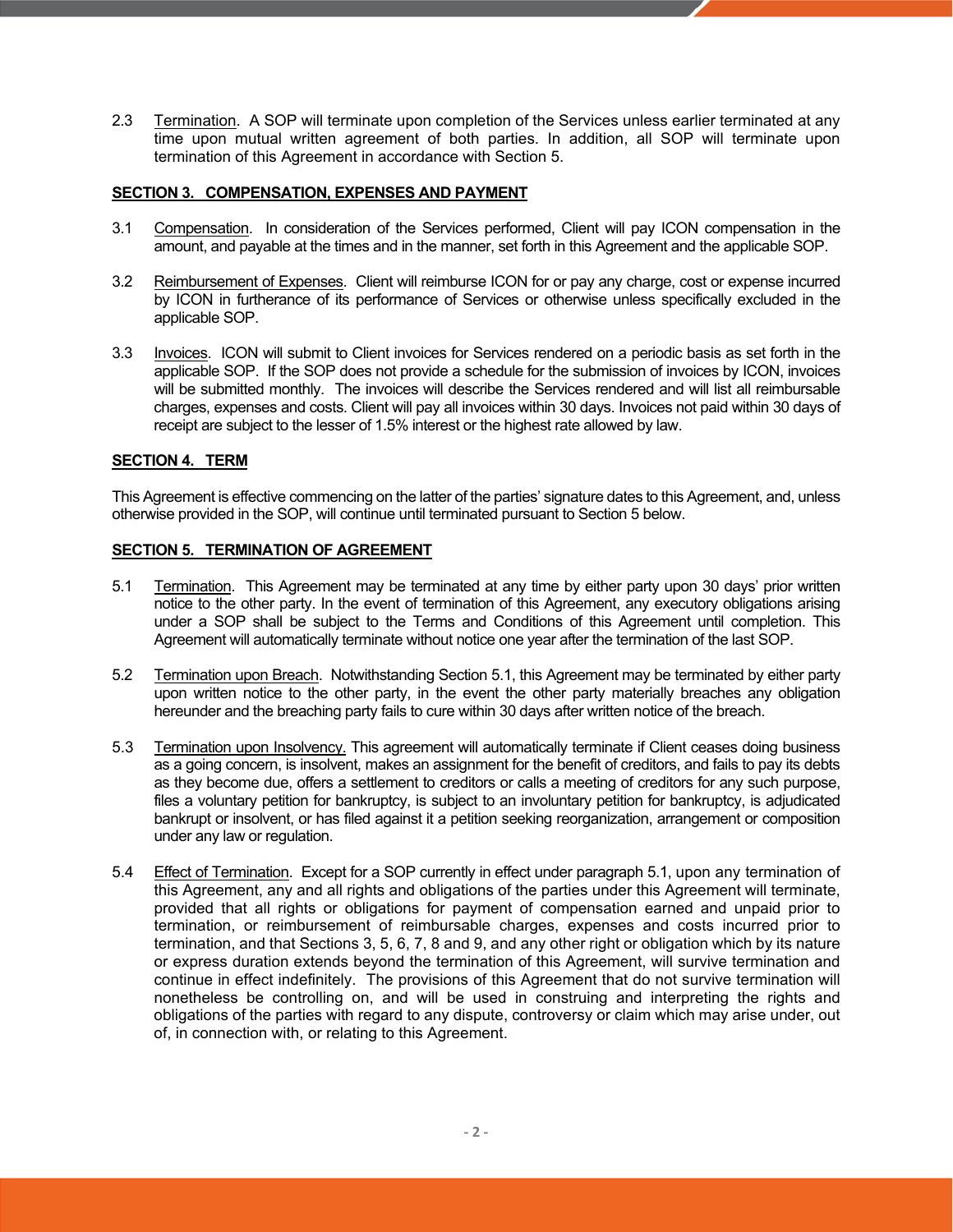#### **SECTION 6. REPRESENTATIONS, WARRANTIES, AND CONVENANTS**

Parties represent, warrant, and covenant as follows:

- 6.1 Performance. All Services performed by ICON will be performed in a reasonable, workmanlike manner. **EXCEPT AS EXPRESSLY SET FORTH HEREIN, ICON MAKES NO OTHER REPRESENTATIONS OR WARRANTIES, WHETHER EXPRESS OR IMPLIED, WITH REGARD TO THE PERFORMANCE OF THE SERVICES HEREUNDER, OR THE MERCHANTABILITY OR FITNESS FOR A PARTICULAR PURPOSE OF ANY DELIVERABLES PRODUCED BY ICON. NOTWITHSTANDING THE FOREGOING, ICON SHALL NOT BE LIABLE TO COMPANY OR ANY THIRD PARTY FOR ANY INCIDENTAL, CONSEQUENTIAL, PUNITIVE, EXEMPLARY, OR SPECIAL DAMAGES; IN NO EVENT, SHALL ICON'S ENTIRE LIABILITY EXCEED THE AMOUNT OF THE AVERAGE OF THE LAST THREE MONTH'S FEES ACTUALLY RECEIVED FOR THE SERVICES PERFORMED HEREUNDER WHETHER SUCH CLAIM IS MADE IN TORT (INCLUDING NEGLIGENCE OR STRICT LIABILITY), CONTRACT, OR ANY OTHERWISE.**
- 6.2 Remedy for Non-performance. In the event that ICON's performance does not conform to paragraph 6.1, and upon notice consistent with this paragraph and paragraph 9.4, ICON will have the opportunity to re-perform any non-conforming Services or, in ICON's sole discretion, refund the fees allocable to the non-conforming Services. Any notice of non-performance must describe the nature of the nonperformance with sufficient particularity for ICON to remedy the non-performance. Any claim of nonconformity must be noticed to ICON within 45 days of the completion of the non-conforming Service, except that if such non-performance was not reasonably discoverable, Client will have the lesser of 30 days from the date of discovery or 120 days from completion of the non-conforming Service. **THIS REMEDY REPRESENTS CLIENTS SOLE REMEDY AND ICON'S SOLE LIABILITY IN CONNECTION WITH NON-PERFORMANCE OF ANY SERVICES UNDER THIS AGREEMENT OR ANY APPLICABLE**
- 6.3 Deliverables. ICON hereby grants perpetual, non-exclusive, non-assignable, non-transferable, royalty-free license to use, reproduce and distribute for internal purposes only all documents resulting or derived from, or made in the course of performance of the Services, including any written material, whether or not reduced to tangible form ("Deliverables"). All rights in and to ICON's existing intellectual property as defined in paragraph 6.4 and any modifications or derivatives of such property will remain the property of ICON, except to the extent that such property is included with or incorporated into the Deliverables, Client is hereby granted a perpetual, non-exclusive, nonassignable, non-transferable, royalty-free license to use the same for internal purposes only.
- 6.4 Other Party's Intellectual Property. Each of the parties own intellectual property which includes trademarks, patents, copyrights, and trade secrets ("Intellectual Property"). Except as provided for under paragraphs 6.3 and 9.12, neither party shall have any right in or to the Intellectual Property of the other party.

#### **SECTION 7. INDEMNITY**

7.1 Indemnification by ICON. ICON will indemnify, hold harmless and defend Client and its affiliates, and their respective officers, directors, employees, agents and advisors, from and against, and will reimburse such indemnified parties with respect to, any and all claims, demands, causes of action, proceedings, losses, damages, debts, expenses, liabilities, fines, penalties, deficiencies, judgments or costs, including reasonable attorney fees, court costs, amounts paid in settlement and costs and expenses of investigations, at any time and from time to time asserted against or incurred by any such indemnified party arising out of, in connection with, resulting from or by reason of the negligent performance or non-performance of its obligations under this agreement, except to the extent caused by clients negligence or willful misconduct.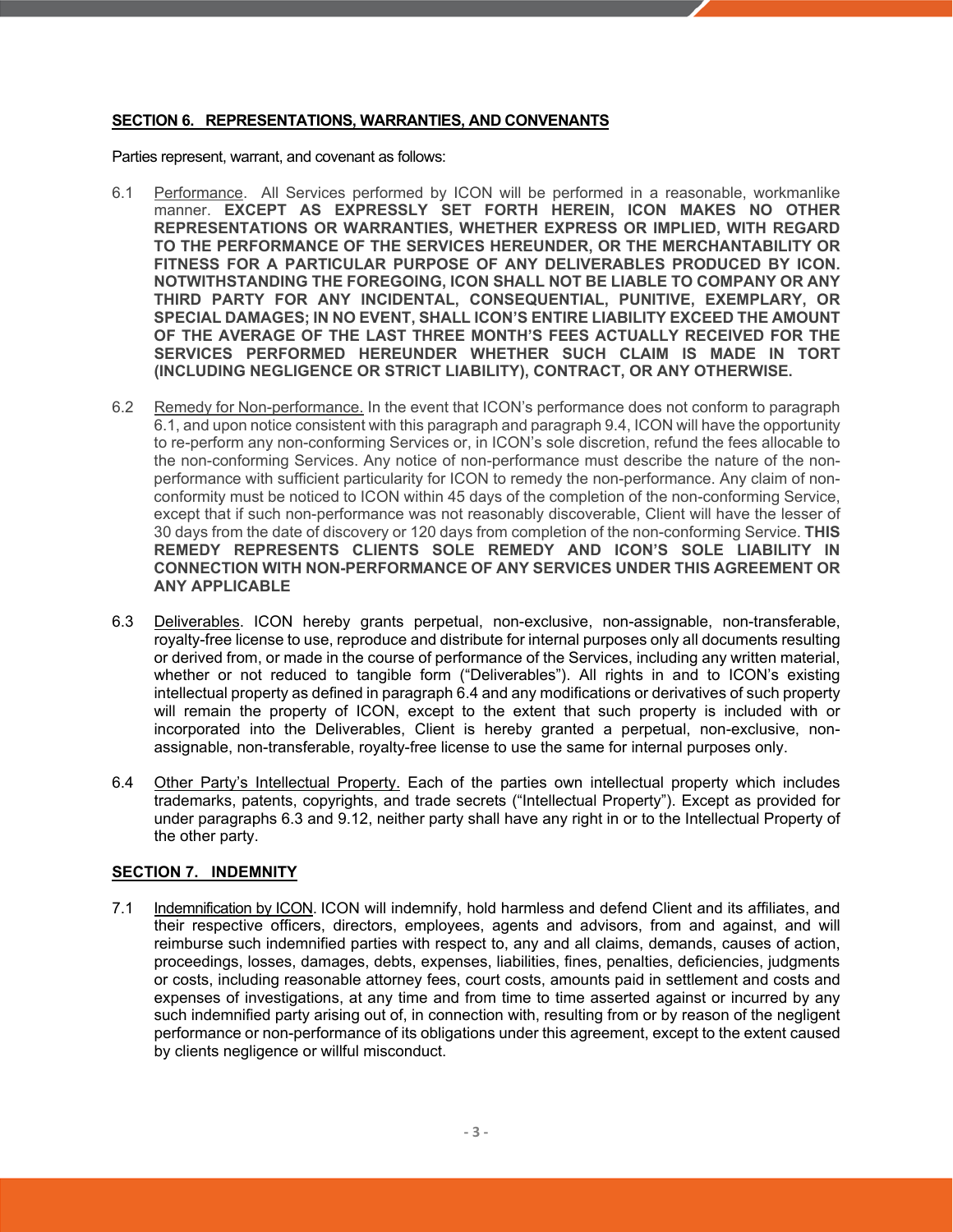7.2 Indemnification by Client. Client will indemnify, hold harmless and defend ICON and its affiliates and their officers, directors, employees, agents and advisors from and against, and will reimburse such indemnified parties with respect to, any and all claims, demands, causes of action, proceedings, losses, damages, debts, expenses, liabilities, fines, penalties, deficiencies, judgments or costs, including reasonable attorney fees, court costs, amounts paid in settlement and costs and expenses of investigations, at any time and from time to time asserted against or incurred by any such indemnified party arising out of, in connection with, resulting from or by reason of (a) any failure by Client to perform any obligations of this Agreement, or (b) any negligent or willful act or omission of Client.

#### **SECTION 8. CONFIDENTIALITY**

- 8.1 Definition. "Confidential Information" means any documentation containing technical, financial, or other business information that the provider considers competitively sensitive, proprietary or confidential and is marked "Confidential Information" or, if disclosed orally or visually, is confirmed in writing and marked "Confidential Information" within thirty (30) days of the date of first disclosure
- 8.2 Each party acknowledges that Confidential Information may be disclosed to the other party during the course of this Agreement. Each party will protect the other party's Confidential Information by using the same degree of care, but no less than a reasonable degree of care, to prevent the unauthorized disclosure of such Confidential Information as the receiving party uses to protect its own confidential or proprietary information. The receiving party will not use the other party's Confidential Information for any purpose other than in pursuit of the business relationship contemplated by this Agreement. The receiving party will neither disclose nor copy the other party's Confidential Information except as necessary for its employees, agents or contractors with a need to know.
- 8.3 The receiving party's obligations under this Section will not apply, or will cease to apply, to that Confidential Information that the receiving party can establish: (i) is or hereafter becomes generally known or available to the public or interested persons through no breach of this Section by the receiving party; (ii) is rightfully known to the receiving party without restriction on disclosure at the time of its receipt from the disclosing party; (iii) is rightfully furnished to the receiving party by a third party without breach of an obligation of confidentiality; (iv) is independently developed by the receiving party without use or reference to the Confidential Information; (v) is required to be disclosed by applicable law or pursuant to the order of a court, administrative agency or other governmental body (provided that the receiving party shall give the disclosing party reasonable notice prior to such disclosure and shall comply with any applicable protective order or equivalent); or (vi) is approved for release by written authorization of the disclosing party.

#### **SECTION 9. GENERAL PROVISIONS**

- 9.1 Binding Nature of Agreement; Assignment. All the terms and provisions of this Agreement will be binding upon and will inure to the benefit of the parties and their respective successors, assigns, heirs and personal representatives. Client may not assign, delegate or transfer to third parties its rights or obligations hereunder without the prior written consent of ICON. Any such transfer without ICON's written consent will be null and void.
- 9.2 No Third-Party Beneficiaries. The terms and provisions of this Agreement are intended solely for the benefit of each party and their respective successors, assigns, heirs and personal representatives and it is not the intention of the parties to confer third-party beneficiary rights upon any other individual or entity.
- 9.3 Governing Law; Venue. This Agreement will be governed by and will be construed, interpreted, and enforced in accordance with the laws of the State of California, without reference to principles of conflicts of law. All disputes arising out of or relating to this Agreement, or the breach or default of this Agreement, will be determined solely by a state or federal trial court located in San Bernardino County, California, and the parties hereby consent to the jurisdiction of such courts.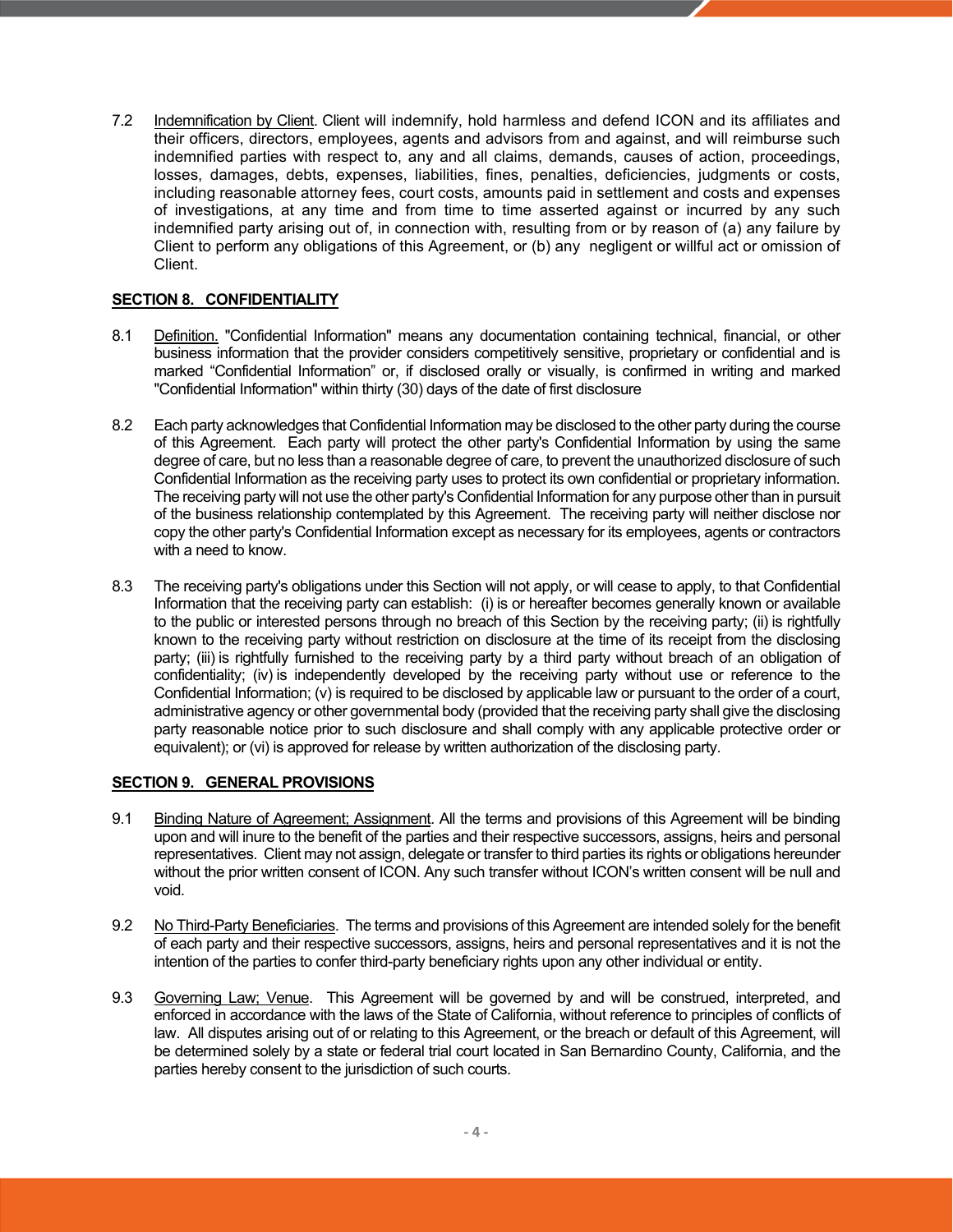- 9.4 Notices; Electronic Communications. All notices or other communications required or permitted under this Agreement will be in writing and will be deemed duly given either (a) when delivered in person to the recipient party, or (b) 3 business days after being mailed by either registered or certified U.S. mail, return receipt requested, postage prepaid to the recipient party at the mailing address designated for the recipient party in the recipient party's contact information above. The parties may use and rely upon electronic records and signatures for all agreements, undertakings, notices, disclosures, and other documents, communications or information of any type sent or received in accordance with this Agreement.
- 9.5 Entire Agreement. This Agreement, including the SOP, if any, contain the entire agreement among the parties with respect to the subject matter hereof, and supersede all prior and contemporaneous agreements and understandings, inducements or conditions, express or implied, oral or written. The express terms hereof control and supersede any course of performance or usage of the trade inconsistent with any of the terms hereof.
- 9.6 Amendment. Except as otherwise provided herein, this Agreement, including any SOP, may not be modified or amended other than by an agreement in writing signed by duly authorized representatives of each of the parties.
- 9.7 No Waiver. No failure or delay by any party in exercising any right, power, or privilege hereunder will operate as a waiver of any right, power, or privilege hereunder. No waiver of any default on any one occasion will constitute a waiver of any subsequent or other default. No single or partial exercise of any right, power, or privilege will preclude the further or full exercise thereof.
- 9.8 Severability. The provisions of this Agreement will be deemed severable, and the invalidity or unenforceability of any one or more of the provisions hereof will not affect the validity and enforceability of the other provisions. If any part of this Agreement is held unenforceable, the rest of this Agreement will continue in effect.
- 9.9 Remedies. Except as limited by paragraph 6.2, the rights and remedies of the parties with respect to failure of a party to comply with the terms of this Agreement are not exclusive, the exercise thereof will not constitute an election of remedies and the aggrieved parties will in all events be entitled to seek whatever additional remedies may be available in law or in equity.
- 9.10 Counterparts. This Agreement may be executed in any number of counterparts, each of which will be deemed an original but all of which will constitute one and the same instrument. The parties agree that this Agreement may be executed by any party by electronic signature.
- 9.11 Headings. The headings of this Agreement are for purposes of reference only and will not limit or otherwise affect the meaning hereof.
- 9.12 Publicity. ICON may use the name of Client in any publicity releases, advertising or other promotional activities without the prior written consent of Client.
- 9.13 Non-Solicitation. During the term of this Agreement and for a period of one (1) year thereafter, neither ICON nor Client will directly solicit the employment of the other's employees who have been directly associated with the Services covered by this Agreement. In the event of any breach of this provision, the breaching party shall pay the non-breaching party a sum equal to 50% of the annual compensation of the solicited employee.
- 9.14 Force Majeure. Any delay in the performance of ICON's obligations hereunder will not be considered a breach of this Agreement if such delay is caused by Acts of God, natural disaster, war, terrorism, national emergency, labor disputes, shortage of material, fire, earthquake, flood or any other event beyond the reasonable control of ICON provided that ICON uses reasonable efforts under the circumstances to notify Client of the circumstances causing such delay and to resume performance as soon as possible.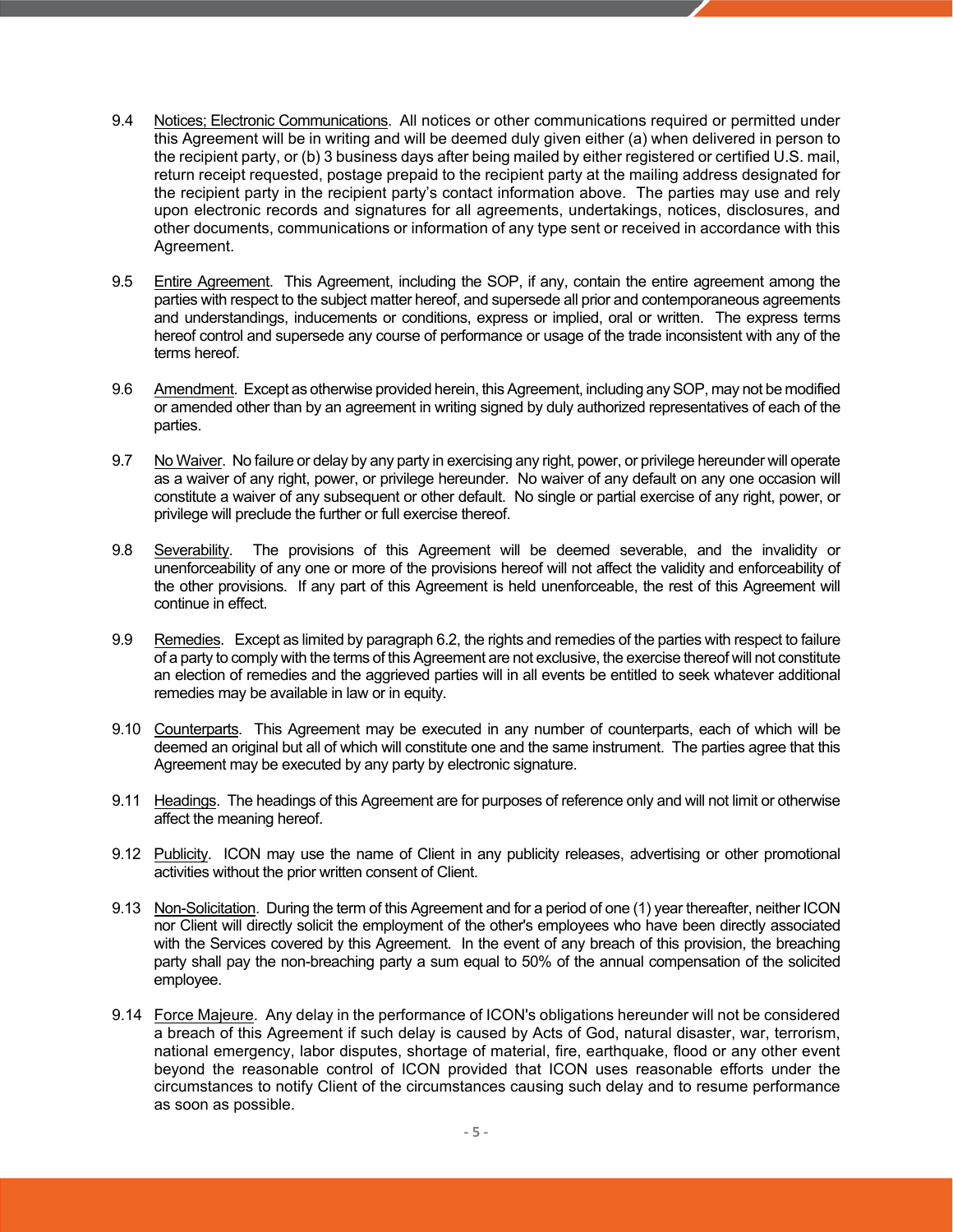## **STATEMENT OF PERFORMANCE**

#### *Overall Service Delivery*

The overall ICON service delivery is proactive, forward-looking and brings our deep charter operations expertise to bear on behalf of our school partners.

- Cash flow projections that are updated monthly
- Budget forecasts that are updated monthly
- ICON provides expert budget and actuals interpretation flagging necessary changes
- Further, ICON takes its responsibility seriously as a trusted service provider to the adjusting assumptions and forecasts throughout the year, and warning about potential future cash flow issues.
- We will be actively engaged in seeking existing and new funding sources to ensure that all possible grants that are open to Temecula International Academy are carefully considered and utilized.

#### *A. Charter Development/Renewal*

The preparation for a successful charter renewal can be a daunting task. With experienced members from ICON who have gone through similar experiences, we will offer our services to ensure your school leaders go through a successful charter renewal. The key to a successful renewal is to start early, as you engage and involve your stakeholders, reflect on your school's successes and needs, and create plans and goals for your next term. Our experienced members will provide leadership and support every step of the way, so that your school can continue to serve the students in your community.

#### *B. Grant Writing*

From private foundations to State and Federal programs, there are numerous funding opportunities for charter schools to take advantage of. The grant writing team at ICON have successfully received millions of dollars for charter schools. The ICON team will work with the school leaders to apply and receive funding for the following grants:

- o After School Education and Safety (ASES) / 21st Century Community Learning Centers (CCLC)
- o National School Lunch Program
- o Charter School Facility Grant Program
- o Federal funding which includes Title I, II, and III
- $\circ$  E-rate (This service may require additional fees based on the scope of work)

#### *C. Budget Development, Accounting & Finance*

ICON provides unparalleled and the most comprehensive back-office support for charter schools. Team of experts in financial, accounting, and charter operations management will ensure accurate budget development and budget forecasts tailored for the unique needs of your charter organization. In addition, ICON does the leg-work in evaluating funding programs to ensure our partner schools are knowledgeable on and participating in all eligible funding opportunities.

#### o Budgeting

- Preliminary/Adopted Budget Prepare, analyze, discuss and file the preliminary budget report in District/County/State required format by July  $1<sup>st</sup>$  (present to school leaders and board members well in advance of the due date for analysis, discussion, and possible revision).
- Interim financial reports Prepare, analyze, discuss and file the two interim financial reports (1<sup>st</sup> Interim and 2<sup>nd</sup> Interim) in District/County/State required format to the authorizer by or prior to the December 15 and March 15 deadlines.
- Unaudited/Audited financial reports Prepare and file the unaudited financial report by September 15 and the final audited report (from the auditor) by December 15.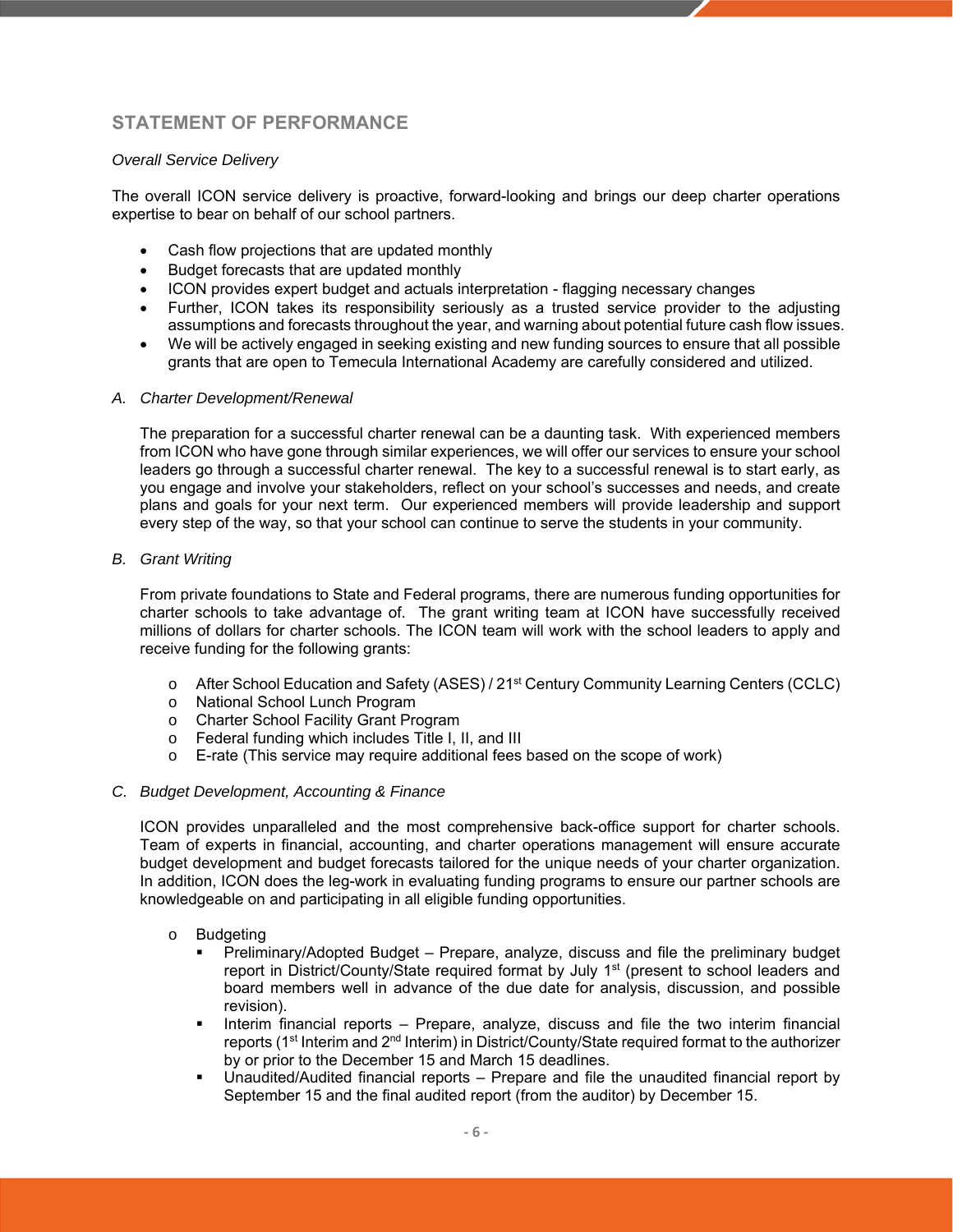- Budget revisions (as needed, on demand) Revise budgets in between the required interim reports for special project analysis, anticipated funding changes, and for various circumstances or scenarios as requested by the school.
- o Financial Statements
	- Monthly year-to-date financial statements Prepare YTD financials compared to budget
	- Monthly cash flow projections Monitor the school's cash position and anticipate cash shortfalls in future months so the school can adjust spending accordingly or secure cash flow loans
	- Financial statements analysis Provide a succinct PowerPoint summary and analysis of the financial statements so Board and staff can quickly focus on the salient financial issues facing the school
	- Updated monthly budget forecasts Track budget to actuals and update the budget forecast on a monthly basis.
- o Accounting
	- Setup of school's SACS-compliant chart of accounts and general ledger ICON team sets up and maintains the school's chart of accounts, based on ICON School Management's standard structure compliant with SACS
	- Fund accounting ICON team can track revenue and expenditures by fund, e.g., implementation grant funds and expenses or Title I expenditures.
	- Training ICON team trains appropriate school personnel on accounting procedures and best practices to ensure accurate record keeping
	- Transaction recording ICON team records in detail all transactions in a SACS-compliant, computerized accounting system.
	- Journal entries and account maintenance ICON team prepares and records journal entries and maintains the general ledger according to generally accepted accounting standards
	- Bank reconciliation ICON team reconciles primary bank and investment accounts to general ledger monthly or upon receipt of statements. Revolving and petty cash accounts are reconciled quarterly or as required.
	- General financial reports monthly ICON team can generate the following reports upon request: detailed account activity; bank register activity; summary of budget, expenditures by account; cash balances; payroll register (for periods when payroll is processed by ICON team); revenues; all general ledger account balances
	- Accounts Receivable: Revenue verification ICON team verifies that the school is receiving the correct amount of funds in a timely fashion
	- Accounts Payable: Upon receiving approved invoices, ICON team processes all invoices and pays the bills in a timely manner and codes them in the financial software. ICON team will ensure that there are no double payments or double billings on multiple invoices. ICON team can also troubleshoot payment issues with vendors. With close monitoring of school cash balances, ICON team also verifies that funds are available to pay the bill.

#### *D. Board Presentation and Support*

- o Financial Analysis Presentation: We develop a thorough Financial Analysis presentation for each Board Meeting that supplements the monthly financial reports and that informs and facilitates senior-level decision making.
- o Board & School Leadership Support: We work closely with both the school leader and the Board throughout the year and are typically called upon to advise in a variety of areas beyond the standard financial reporting and analysis. We will be actively engaged in strategic planning and dissemination of best practices.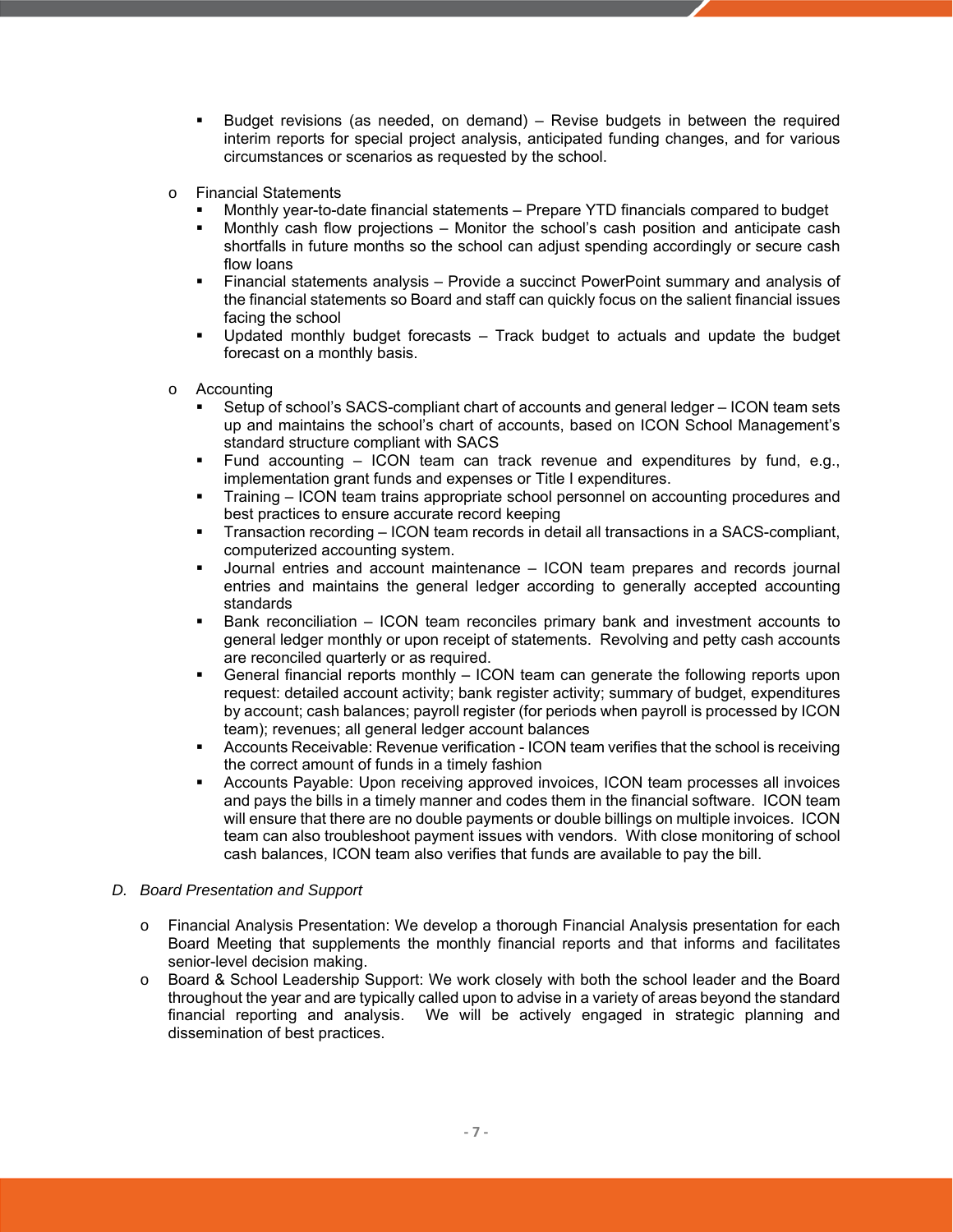#### *E. Compliance & Reporting Support*

- $\circ$  Funding compliance ICON makes compliance recommendations regarding funding requirements, such as Federal PCSGP implementation and Title grant funding and other restricted funds.
- o Employee files ICON provides schools with templates for employee files, forms, and procedures to help ensure compliance with employment laws. (Note: the school should have an attorney review all legal issues).
- $\circ$  SPED compliance ICON provides checklists and general information to help schools understand their responsibilities related to Special Education. However, ICON recommends getting specialized assistance in this area to ensure complete compliance.
- $\circ$  District and state regulation compliance ICON can help the school identify areas where it may not be in compliance with district or state regulations.

#### *F. Payroll*

- o Payroll Processing Calculate and process payroll and payroll related payments/deductions for salaried and hourly employees.
- $\circ$  Payroll reporting File all required payroll reports for submission to federal and state agencies and submits electronic payroll, payroll tax reports and payroll tax deposits to the appropriate authorities.
- o Payroll record maintenance Keep track of all employee information relevant to payroll and employee files.
- o W-2 and 1099 processing Process Forms W-2 and 1099 to employees and government.
- $\circ$  STRS/PERS and other retirement plan administration Review to make appropriate deductions and payments to the county for STRS and/or PERS and/or other retirement plans. ICON can advise on alternative retirement plan options such as 403bs and on working with providers to set up the plans. (Note that in some cases it can take approximately 12 months to set up such contributions because of county delays. Also, some counties charge separately for this mandated service.)

#### *G. HR Support*

ICON is fully aware of Charter School's needs for HR services from our extensive experience in the charter school industry. We will provide or support the school to comply with requirements of all federal, state, and local agencies.

- o Onboarding/offboarding procedures in compliance with federal, state and local regulations.
- o Health benefit coordination, management, and reporting (medical and ancillary benefits, claims for unemployment and disability)
- o Provide support in developing or reviewing the employee handbook
- $\circ$  In-person training sessions geared toward the unique HR needs of the charter school

#### *H. Proactive Funding Program Evaluation*

- o ICON helps ensure our partner schools are knowledgeable on and participating in all worthwhile funding opportunities.
- o ICON proactively does the leg-work in evaluating funding programs to:
	- Gauge the level of effort to apply and comply versus the amount of eligible funding for the school.
	- **IDENTIFY 6** Identify funding opportunities that are a potential fit based on our school partners' needs and specific characteristics (e.g., student population, school calendar/instructional minutes, programmatic focus/synergies, etc.)

#### *I. Complete Attendance & Data Support*

ICON's team of attendance specialists advises the school on how to take proper attendance, reviews the data for irregularities that could indicate errors, and prepares/submits the key attendance reports to the state. Key components of this support area include: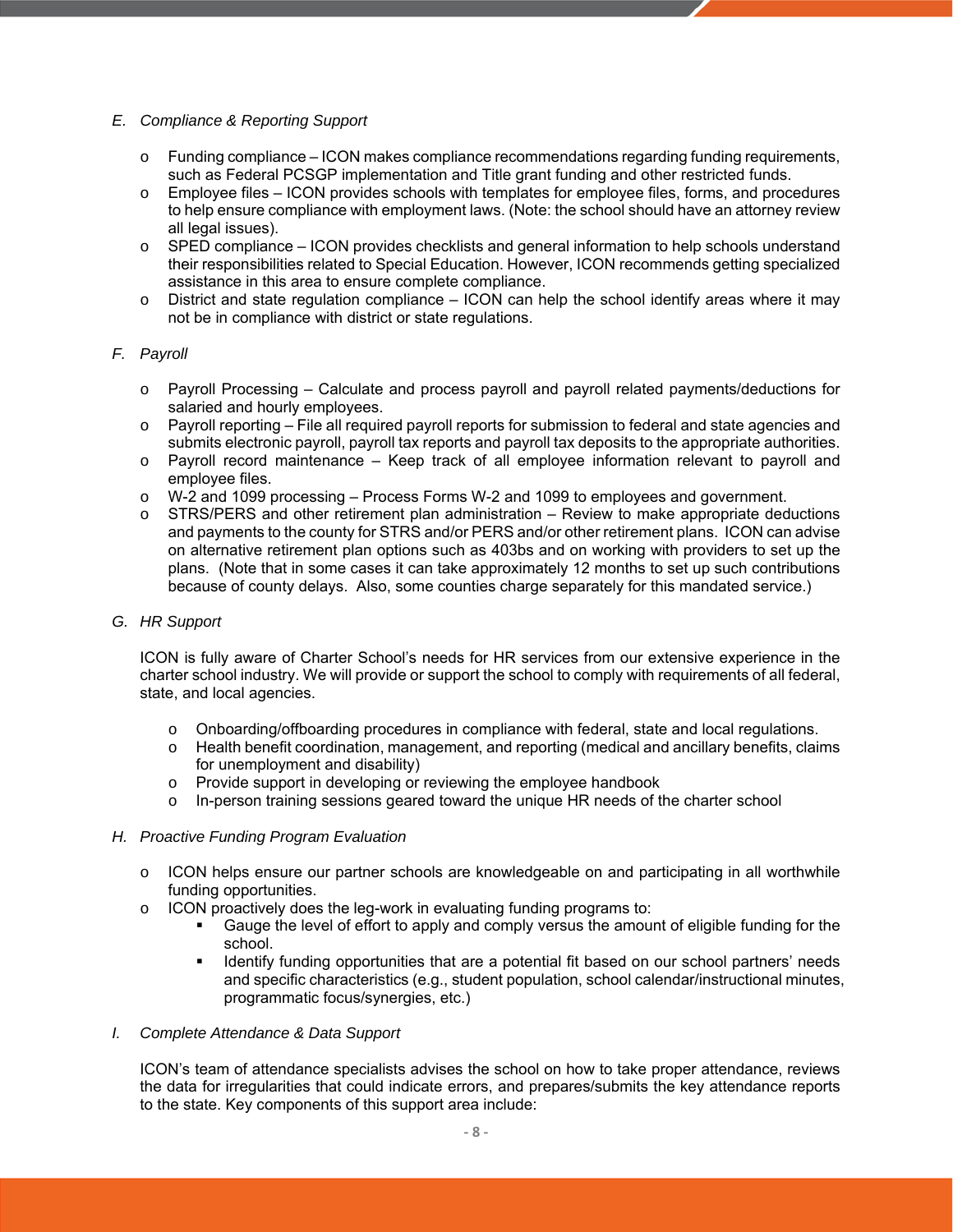- $\circ$  Internal attendance reporting ICON assists with monthly attendance reports based on schoolprovided data.
- o Government attendance reporting Using school-provided data, ICON prepares and/or performs a quality assurance check of government attendance reports, including the 20-day report, P-1, P-2, and P-Annual. ICON also trains the school on CALPADS reporting (up to 4 hours annually; additional support available on an hourly billing basis).
- o Attendance procedures assistance Assistance in reviewing school's attendance accounting procedures and advising on areas for improvement.
- o Quarterly ADA analysis ICON reviews ADA data to ensure the school is on track with projections.

#### *J. Comprehensive Financial Audit Support*

ICON has an impeccable record of delivering smooth and clean audits for our school partners since we have been charter school auditors for the past 10 years. ICON does the "heavy lifting" on behalf of your organization that minimizes school leadership and staff time in the process.

- o Audit Support: ICON prepares the financial documents for the audit and works side-by-side with your auditing firm's personnel at ICON's offices.
- o Single Audit Act of 1984: ICON provides support in school compliance with accounting related audit requirements, including the Single Audit Act of 1984.
- o IRS Form 990 Support: ICON supports the school and auditor in preparing Form 990 taxexempt organization annual filing

#### *K. Grants Administration & Reporting*

- $\circ$  Financial Reports ICON prepares customized financial reports for grant purposes.
- o Fund Accounting ICON sets up fund accounting to track direct and allocated costs to grants.
- $\circ$  Consolidated Application ICON prepares and files the C.A.R.S. reports for eligible schools.

#### *L. Curriculum & Instruction*

The team at ICON has the knowledge and experience in helping strengthen your school's academic performance. Our team of experts will assess the school's educational program, identify areas of greatest needs, and provide a 360 degree support to strengthen and solidify the program. Some of the services we provide are:

- o Response to Intervention (RtI)
- o Professional Development
- o Special Education
- o State and local assessments
- o Common Core Implementation
- o Induction and mentoring

#### *M. Management Staffing for Temecula International Academy*

We are the primary and regular contact for the school leaders and are responsible for the management service delivery to the school and the Board. We manage the client relationship, are responsible for client satisfaction, and for delivering ICON's highest level of customer service.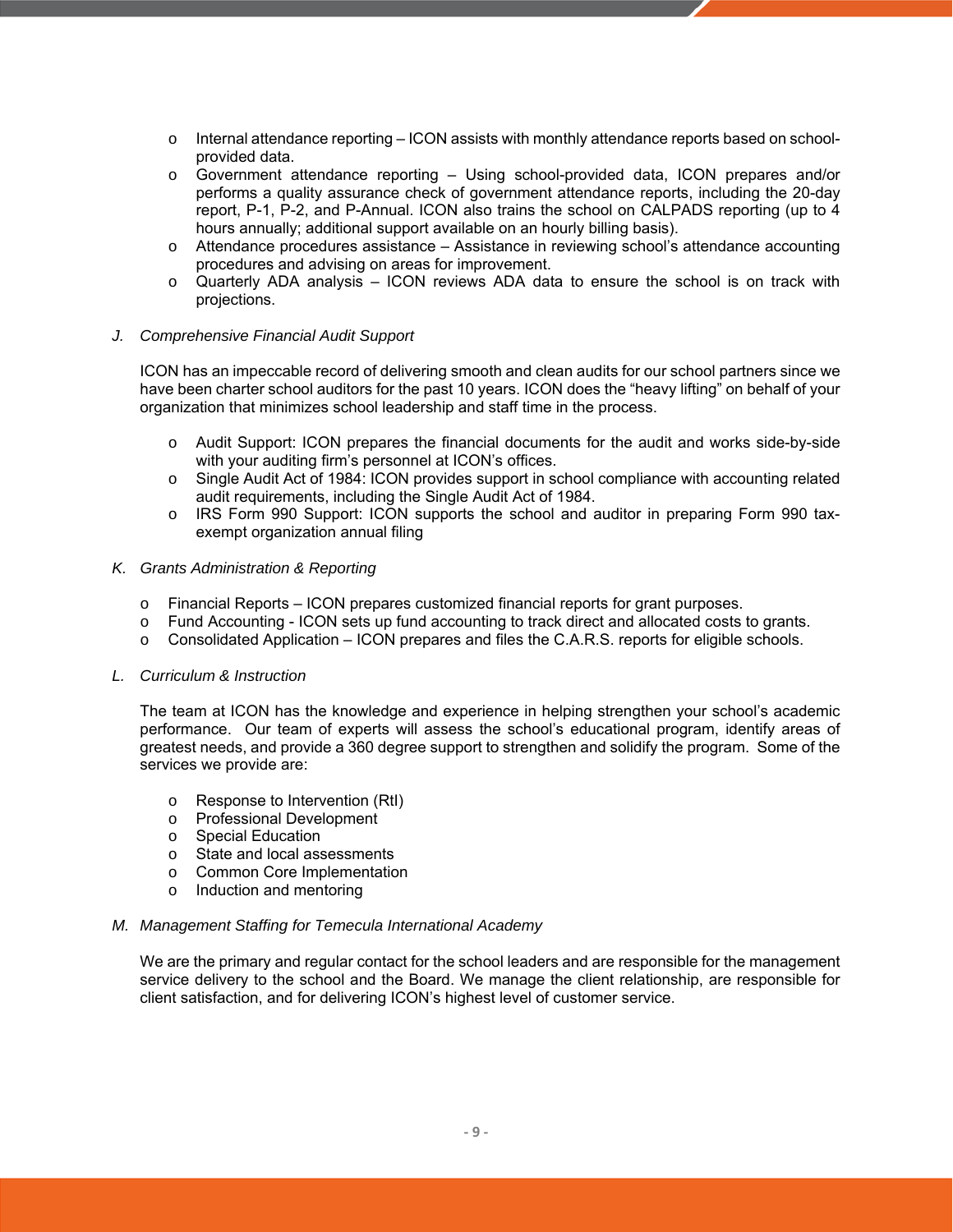#### **COMPENSATION**

- A. Contract Term: July 1, 2018, through June 30, 2019 (12 months)
	- o The initial contract term between ICON School Management and Temecula International Academy will be 12 months. After the initial term, the contract renewal term is on a 1 year / 12 month basis.
- B. ICON is offering Temecula International Academy a continued discounted fee structure from the standard management pricing model:
	- o \$72,000 a year (\$6,000 a month)

Thank you for allowing ICON School Management the opportunity to continue to offer these services to Temecula International Academy.

**ICON School Management 3700 Wilshire Blvd, Suite 1020 Los Angeles, CA 90010** 

| By:   |                                       |
|-------|---------------------------------------|
|       | <b>Name:</b> Daniel J. Lee            |
|       | <b>Title:</b> Chief Executive Officer |
| Date: |                                       |

**Temecula International Academy 31530 La Serena Way Temecula, CA 92591** 

| By:   |                               |
|-------|-------------------------------|
|       | Name: Debra Zickafoose        |
|       | <b>Title:</b> Board President |
| Date: |                               |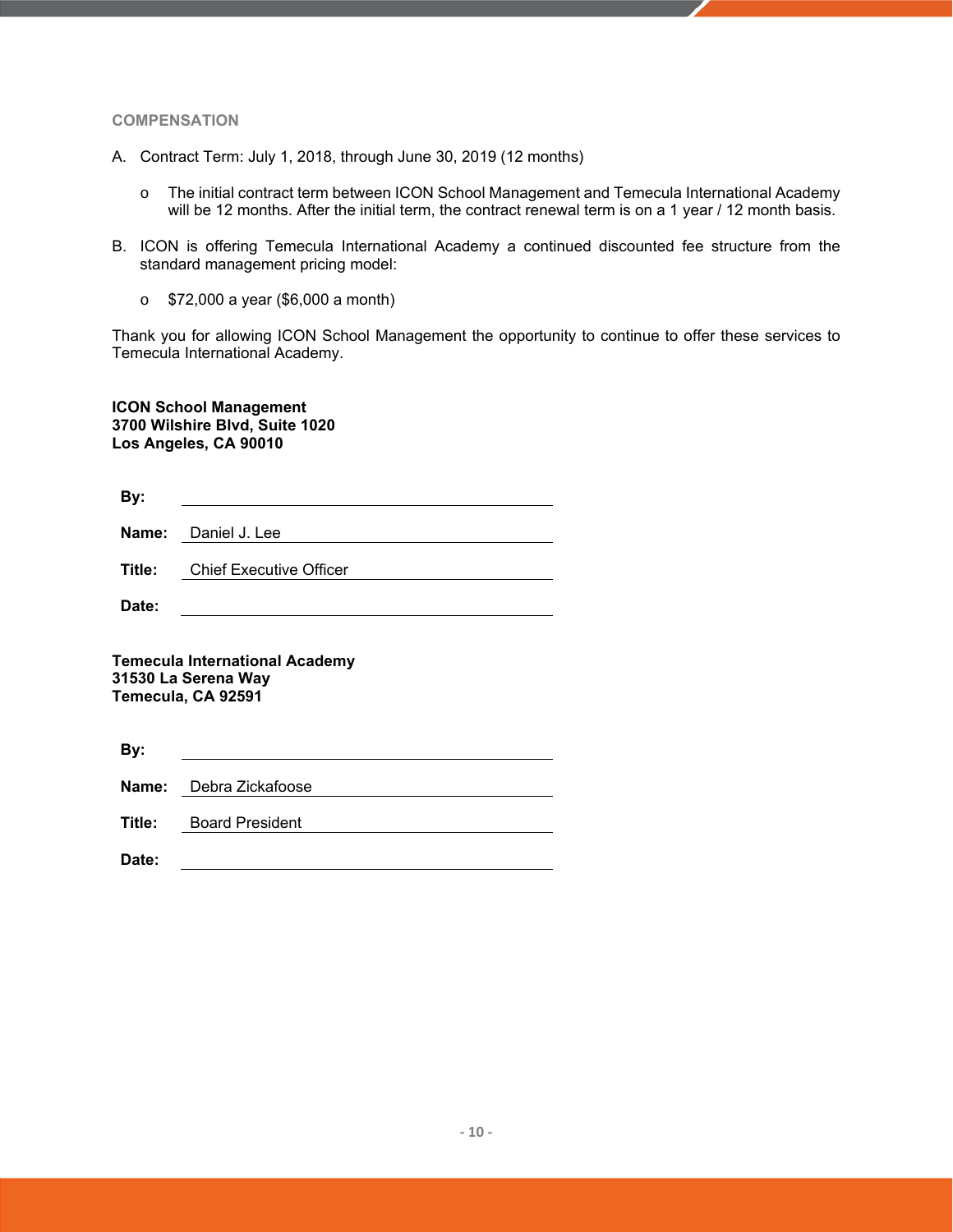# TENIECULA INTERNATIONAL ACADEMY



31530 La Serena Way Temecula, CA 92591

April 17,2018

Delivered via e-mail and hand deliverv

Mr. Scott Schaufele Charter School Liaison Temecula Valley Unified School District 31350 Rancho Vista Road Temecula, CA92592

## RE: Temecula International Academy Response to Final Offer **Proposition 39 Facilities** 2018-19 Schoai Year

Dear Mr. Schaufele:

This letter is in response to the Proposition 39 Final Offer of Space ("Final Offer") made by the Temecula Valley Unified School District ("District") to Temecula International Academy ("TIA") for space at Rancho Elementary School ("RES") for grades K-5 and Margarita Middle School ("MMS") for grades  $6-7$ .<sup>1</sup> The District based its Final Offer on a projection of 121.92 in-District average daily attendance ("ADA"), as projected by TIA's request for facilities.

The District's Final Offer is for exclusive use of four (4) classrooms as teaching stations, one (1) classroom for special education, one (1) classroom for specialized use, and one (1) classroom for office use, one multi-purpose room, and one (1) staff restroom at RES.<sup>2</sup> The Final Offer appears to allocate seventeen percent (17%) shared use of the lunch shelter, library, one (1) set of student restrooms, parking lot, and playfield at RES. The Final Offer also includes exclusive use of two (2) classrooms as teaching stations, one (1) room for administrative/specialized use, and one (1) set of student restrooms at MMS. The Final Offer appears to allocate eight percent  $(8\%)$  shared use of the multipurpose room, administration area, locker room, parking area, grass/track and one (1) science lab at MMS.

Pursuant to section 11969.9(i) of Title 5 of the California Code of Regulations ("5 C.C.R."), which requires TIA to notify the District whether or not TIA intends to occupy the offered space, TIA hereby accepts and intends to occupy the offered space, without acknowledging its sufficiency under applicable local, state, or federal law and without waiving

<sup>&</sup>lt;sup>1</sup> The District also identified an alternative (Option B) to house the entire Charter School operation at MMS. However, as the Charter School finds that Option B would not satisfy its needs given that the classrooms offered by the District are being offered "as is" and are in a condition that would require a significant amount of work, this option is not discussed.

<sup>&</sup>lt;sup>2</sup> The Charter School reserves the right to determine the best use of each space consistent with the terms of the Facilities Use Agreement and the Charter School's charter.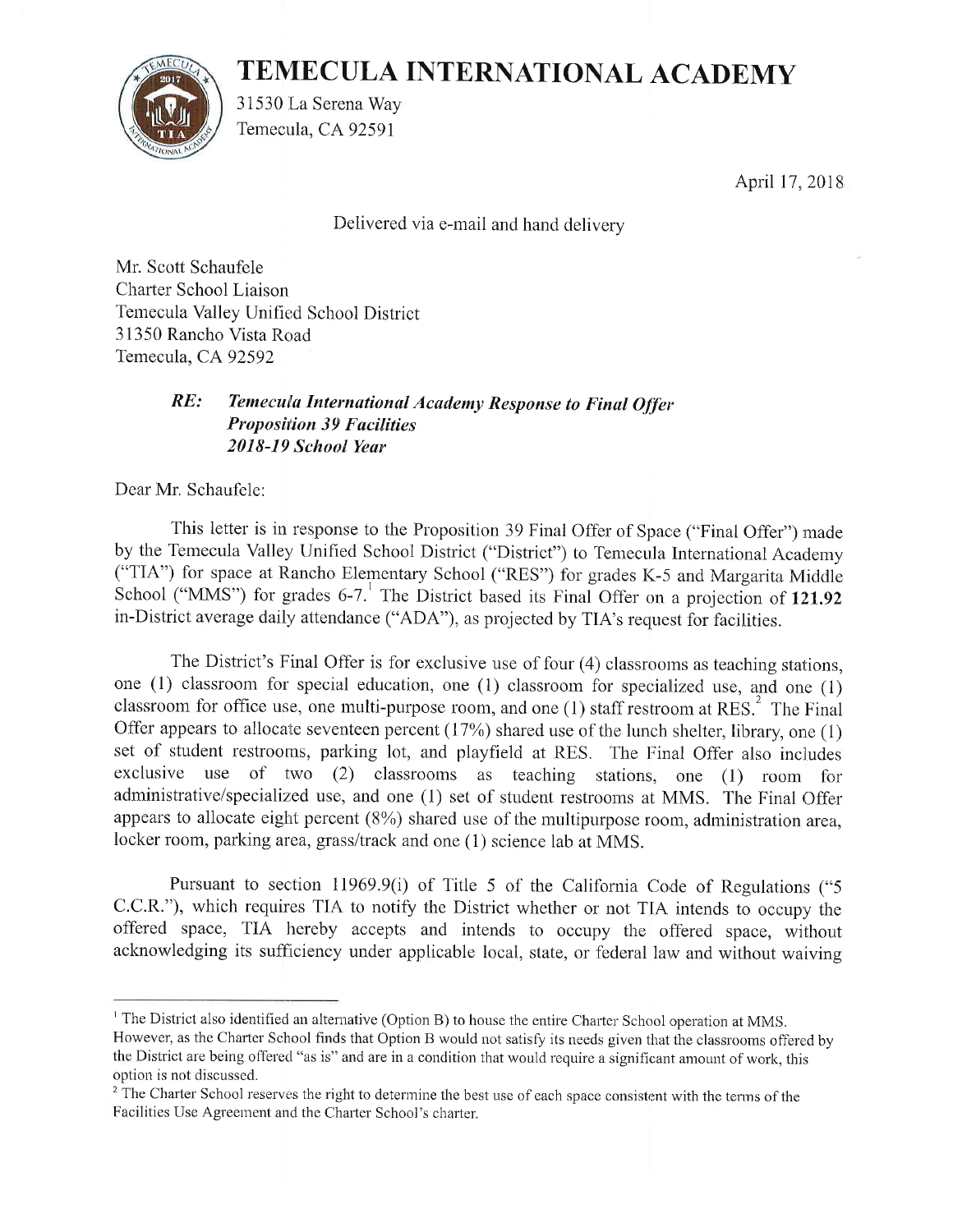Mr. Scott Schaufele Re: Response to Final Offer for Proposition 39 Facilities 2018-2019 School Year April l7,20IB Page 2

any of its legal rights under applicable local, state, or federal law, including Proposition 39 rights and remedies.

TIA appreciates the efforts of District staff to work with TIA on Prop. 39 matters, and TIA looks forward to working together with TIA to develop a co-location agreement that works for the District's and TIA's programs. To that end, TIA has a number of concerns and counter-proposals regarding the Final offer, which it will identify here.

TIA presently occupies a total of nine (9) classrooms at RES, and the Final Offer allocates a total of only eight (8) classrooms at RES to TIA. The Final Offer must be revised to include Room 30, which TIA intends to use as its school library; this will allow TIA to forgo its use of the RES library space, leaving it for use only by RES students. TIA will also require <sup>a</sup> minimum of 1.5 hours per day of playground access. The District should confirm that TIA will be provided access to RES throughout the summer.

TIA also raises objections to the allocation of space at MMS. We are aware that a block of eight (8) "as is" modular classrooms are not presently occupied on the MMS site. TIA therefore requests the use of two (2) additional classrooms (Rooms 60 and 61) for specialty use, foreign language instruction and charter school library services (which would allow TIA to forgo use of the MMS library). TIA also requests the use of two (2) rooms located inside the multipurpose room, which the District presently uses for storage. TIA requests the use of these rooms to provide special education services. The allocation of shared use to TIA at MMS is also inadequate, as it provides only eight percent (8%) access to the rnultipurpose room, staff restroom, locker room, parking area, grass/track and science lab. In particular, TIA requires access to the science lab (Room 29) at regularly scheduled intervals of no less than one hour per day, use of the multipurpose room for at least one hour per week, and access to the track and field for PE instruction for at least one hour per day which can be arranged with staggering TIA and MMS student schedules for school start and end times. TIA requests direct campus access be provided through a side gate for AM arrival and PM dismissal. TIA also requests the use of five (5) designated parking spaces for staff parking. Lastly, please confirm that TIA will be allowed to access the MMS campus commencing on August 1, 2018.

In addition, TIA notes that the District has calculated the percentage of shared space for TIA as 17% and 8% at RES and MMS, respectively, which is "based on the estimate percentage of total campus population attributed to TIA." However, the allocation of specialized teaching space and non-teaching space must be based on an analysis of the square footage of these types of space available to students at the comparison schools (specifically, "the per-student amount of specialized classroom space in the comparison group schools") under 5 C.C.R. Section 11969.3(b)(2)-(3) Therefore, TIA will work with the District to determine the appropriate allocation of shared space under the regulations, but in no event does TIA anticipate being allocated less than 17% and 8% shared use at RES and MMS, respectively. Of course, TIA will

> Temecula International Academy 31530 La Serena Way Temecula, CA 92591 Ph: (951) 816-5506 Fax: (951) 380-8588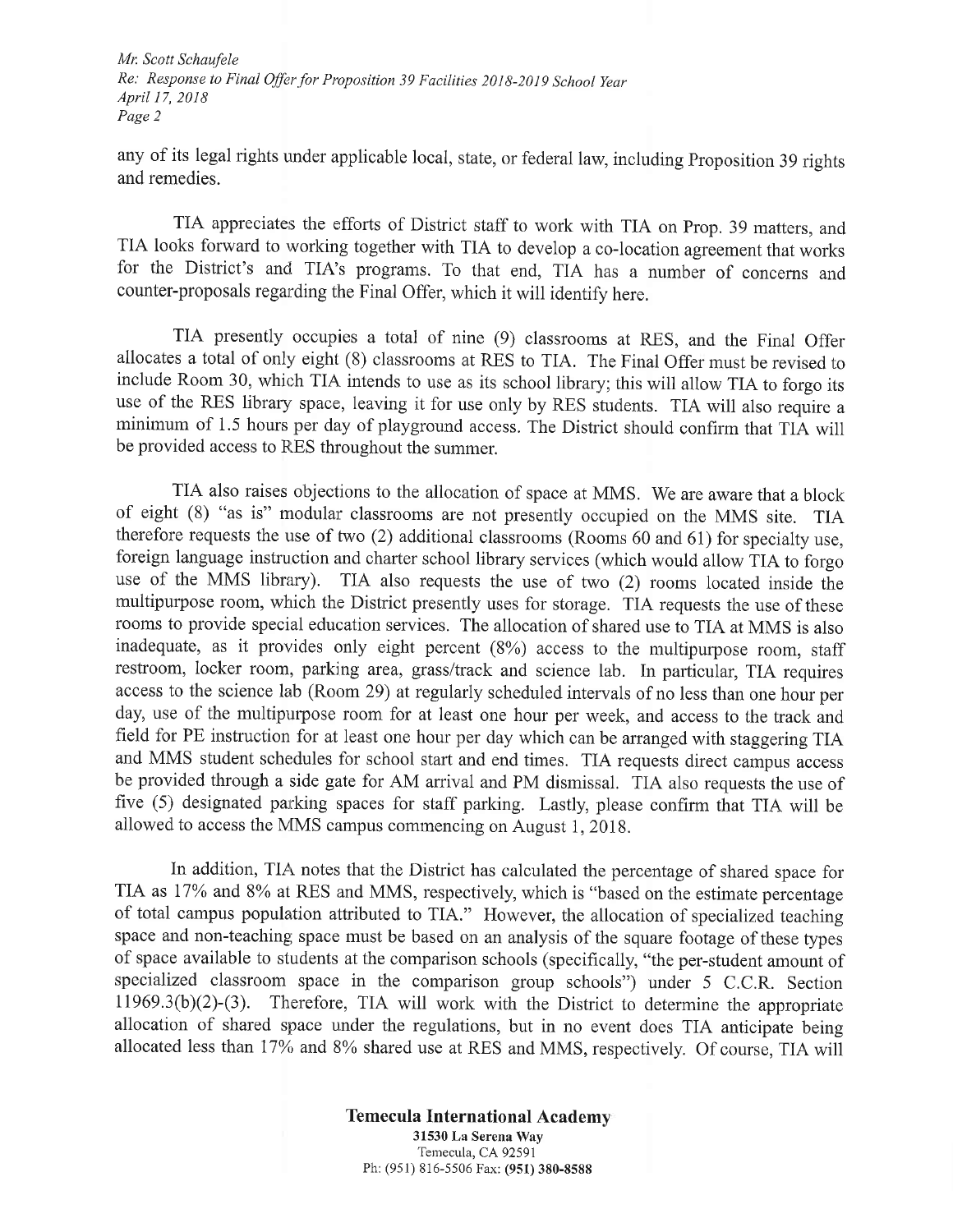Mr. Scott Schaufele Re: Response to Final Offer for Proposition 39 Facilities 2018-2019 School Year April 17,2018 Page 3

endeavor to reach an allocation of shared space that facilitates the operation of both co-located schools with minimal disruptions in a cooperative educational environment.

As another matter, the Final Offer indicates that health and library services are available at RES and MMS for additional charges to cover health clerk and librarian salary and benefits, TIA does not anticipate the need for use of the health office or library, assuming TIA continues to use classrooms for library purposes as described above (it also does not believe the District can charge for these additional costs but that will not be an issue here). Accordingly, TIA will decline the use of the library and health office at the two sites. The FUA should therefore state that health office and library services are made available only if requested by TIA, and TIA is under no obligation to use the health center or library at either site, or to separately provide health or library services to its own students.

TIA looks forward to negotiating the terms and conditions of a final agreement pursuant to 5 C.C.R. section 11969.9(k). TIA has identified changes to the Facilities Use Agreement ("FUA") that must be made before it is finalized, and we hereby renew our requests for the modifications enumerated in our response to the Preliminary Proposal. TIA also requests the opporfunity to work out a mutually-agreed-upon staggered start/stop and campus facility access schedule with the respective principles at RES and MMS before the end of June, to ensure that the FUA reflects the points needed to ensure a smooth working relationship between the respective programs prior to the first day of school.

The charges to TIA for use of the facilities are governed by  $5$  C.C.R. section 11969.7; Prop. 39 is clear that other than the pro rata share, "the charter school shall not be otherwise charged for use of the facilities." (Education Code Section  $47614(b)(1)$ .) The Final Offer indicates that TIA must pay for costs in addition to the pro rata share, such as costs for custodial services for special events, and charges for use of the health office and library. TIA does not object to paying its pro rata share and other costs in accordance with the regulations. However, it wishes to perform reasonable due diligence regarding its facilities expenditures. Under this regulation, the "facilities costs fused to calculate the pro rata share] do not include any costs that are paid by the charter school." In other words, the District cannot "double charge" TIA for the sarne costs. Accordingly, TIA requests a copy of the District record or records showing the itemized costs included in the calculation of the pro rata share and the anticipated costs for services outside the pro rata share. We respectfully request a copy of the relevant records no later than Monday, April 23, 2018, or within 10 days of the District's receipt of this request. Should we have any ooncerns regarding the items included in the calculation of the pro rata share, we will request to discuss the concerns further with the District to reach agreement concerning the charges to TIA..

ln addition, the District's current calculation of the pro rata share indicates that TIA has been overcharged for its use of the RES facility in the current school year; we understand that the

> Temecula International Academy 31530 La Serena Way Temecula, CA9259l Ph: (951) 816-5506 Fax: (951) 380-8588